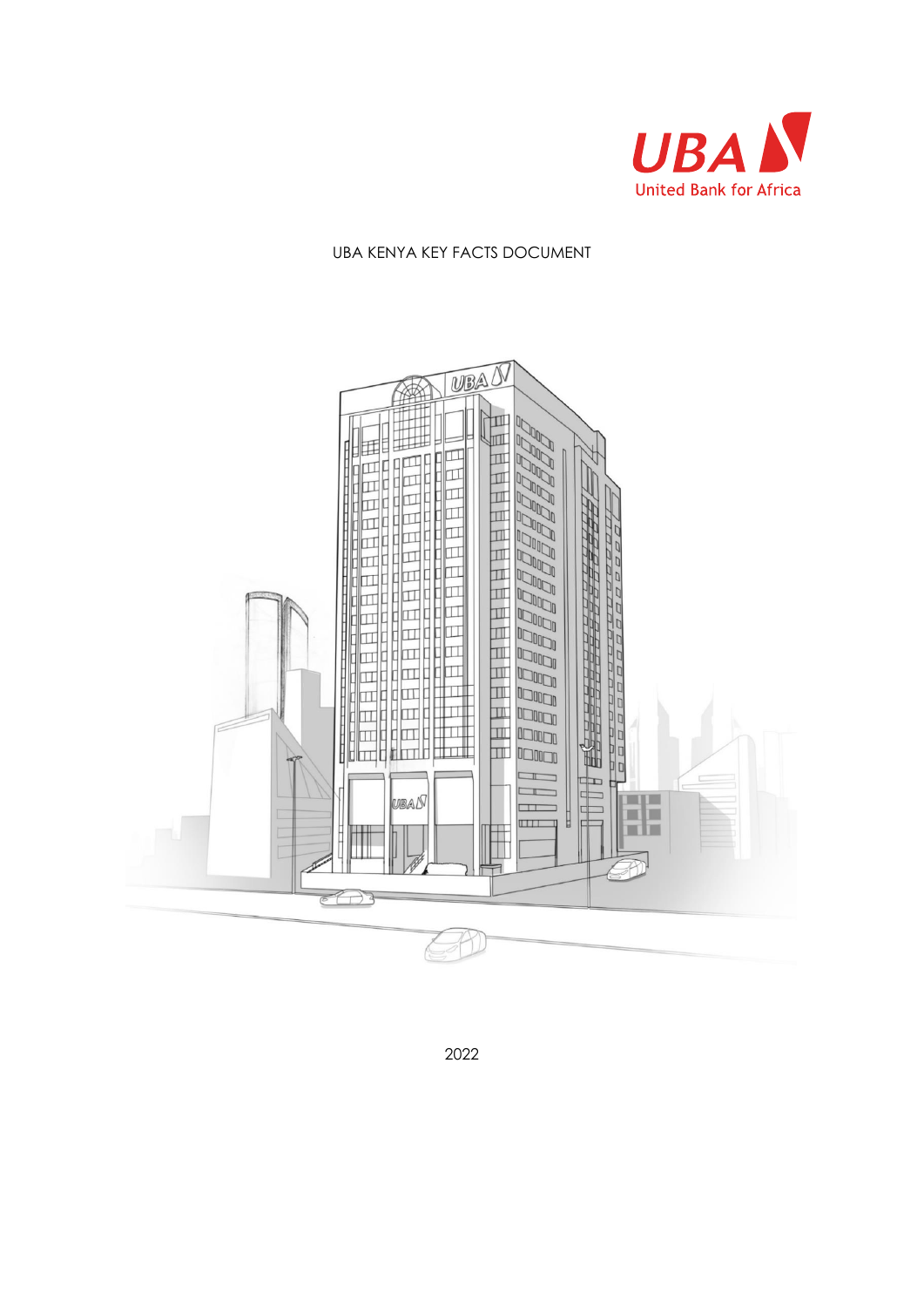## **UBA PERSONAL BANKING ACCOUNTS**

# KEY FACT DOCUMENT: PAY AS YOU GO ACCOUNT

| Description          | Pay as you go current personal account allows you to pay only for<br>transactions carried out. With no ledger or maintenance fee, you only pay<br>for what you use.                                                                                                                                                                                                                                                   |
|----------------------|-----------------------------------------------------------------------------------------------------------------------------------------------------------------------------------------------------------------------------------------------------------------------------------------------------------------------------------------------------------------------------------------------------------------------|
| Key Features         | Nil operating balance<br>$\bullet$<br>Nil monthly fee<br>$\bullet$<br>Unlimited number of withdrawals via cheque and ATM<br>$\bullet$<br>Nil charge on internal transfers between accounts held at UBA<br>$\bullet$<br>No charge on account statements<br>$\bullet$<br>Access to account statements<br>$\bullet$<br>Access to internet banking<br>Debit card available                                                |
| <b>Benefits</b>      | Customer only pays for required services<br>$\bullet$<br>No ledger/ maintenance charges levied on this account<br>٠<br>Access to other bank products<br>٠                                                                                                                                                                                                                                                             |
| Fees and Charges     | Opening balance Kes 1000<br>$\bullet$<br>Debit Card issue and Replacement Kes 500<br>$\bullet$<br>Cheque book, 50-page Kes 500<br>$\bullet$<br>No interest earning account<br>$\bullet$<br>Standard tariff applicable for all transactions<br>$\bullet$                                                                                                                                                               |
|                      | All fees and charges are subject to 20% excise duty                                                                                                                                                                                                                                                                                                                                                                   |
| <b>Target Market</b> | Salaried Individuals<br>$\bullet$<br>Entrepreneurs<br>$\bullet$<br><b>Business men/women</b><br>$\bullet$                                                                                                                                                                                                                                                                                                             |
| Requirements         | Identification documents<br>$\bullet$<br>One passport photograph,<br>$\bullet$<br>Address Verification e.g., utility bill in your name<br>$\bullet$<br>Kenya Revenue Authority Pin<br>$\bullet$<br>Residence or work permit where applicable<br>٠                                                                                                                                                                     |
| Process information  | Withdrawal: available at all UBA Branches, mobile and online<br>$\bullet$<br>banking<br>Deposit: available at all UBA Branches, mobile and online banking<br>$\bullet$<br>and Agency banking                                                                                                                                                                                                                          |
| <b>Disclaimers</b>   | Charges indicated on the products are subject to review by the<br>$\bullet$<br><b>Bank</b><br>Changes in the industry could lead to amendments in the operation<br>of certain products<br>Interest rate payable on savings account products are subject to<br>٠<br>review depending on market forces<br>Additional regulations in the industry could lead to the Bank<br>٠<br>requesting for additional documentation |
| Enquiry procedure    | In case of any enquiries, you may visit your branch or reach out to<br>$\bullet$<br>the UBA Contact Centre which on the following contacts:<br>Phone: +254 711 027 099<br>⋗<br>Live Chat: www.ubakenya.com<br>⋗<br>Email: cfckenya@ubagroup.com<br>⋗<br>Twitter: ubakenya_ke<br>➤<br>Facebook: ubakenyabank<br>➤<br>Instagram: ubakena<br>➤                                                                           |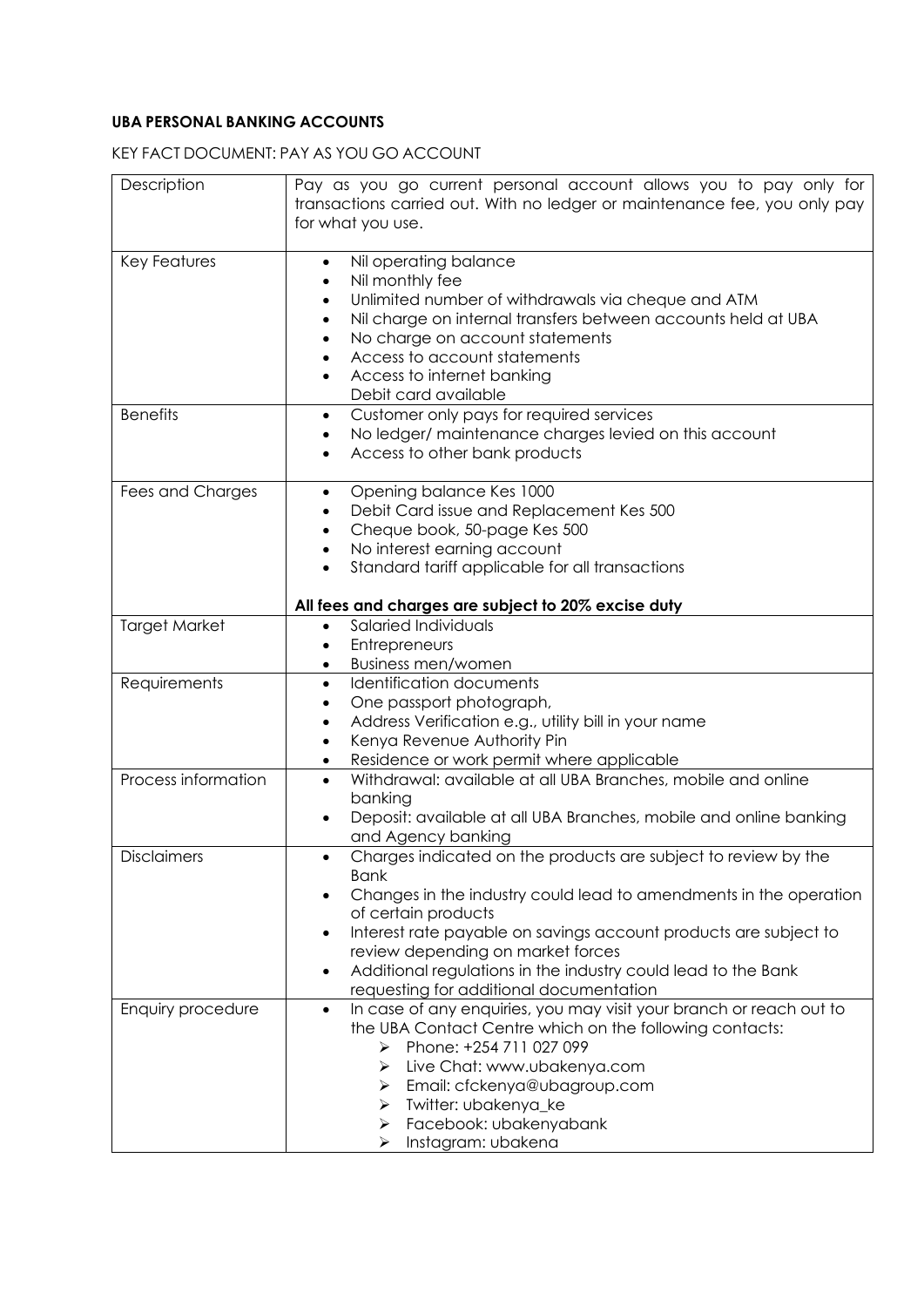# KEY FACT DOCUMENT: UHURU ACCOUNT

| Description          | UBA Uhuru account is hybrid of a savings and current account which gives<br>the customer the desired benefits derived from both accounts.                                                                                                                                                                                                                                                                                     |
|----------------------|-------------------------------------------------------------------------------------------------------------------------------------------------------------------------------------------------------------------------------------------------------------------------------------------------------------------------------------------------------------------------------------------------------------------------------|
| <b>Key Features</b>  | Nil operating balance<br>$\bullet$<br>Nil monthly fee<br>$\bullet$<br>Unlimited number of withdrawals via cheque and ATM<br>$\bullet$<br>Nil charge on internal transfers between accounts held at UBA<br>$\bullet$<br>No charge on account statements<br>$\bullet$<br>Access to account statements<br>$\bullet$<br>Access to internet banking<br>Debit card available                                                        |
| <b>Benefits</b>      | Access to Internet and Mobile banking<br>$\bullet$<br>First Debit card issued is free of charge.<br>$\bullet$<br>Interest Income<br>$\bullet$<br>Security/safety of funds<br>$\bullet$<br>Access to other products/services<br>$\bullet$                                                                                                                                                                                      |
| Fees and Charges     | Opening balance KES 500<br>$\bullet$<br>Operating Balance-Kes 500<br>$\bullet$<br>Debit Card Replacement Kes 500<br>$\bullet$<br>Cheque book, 50-page Kes 500<br>$\bullet$<br>Standard tariff applicable for all transactions<br>All fees and charges are subject to 20% excise duty                                                                                                                                          |
| <b>Target Market</b> | Salaried Individuals<br>$\bullet$<br>Entrepreneurs<br>٠<br><b>Business men/women</b><br>$\bullet$                                                                                                                                                                                                                                                                                                                             |
| Requirements         | <b>Identification documents</b><br>$\bullet$<br>One passport photograph,<br>$\bullet$<br>Address Verification e.g., utility bill in your name<br>$\bullet$<br>Kenya Revenue Authority Pin<br>$\bullet$<br>Residence or work permit where applicable<br>$\bullet$                                                                                                                                                              |
| Process information  | Withdrawal: available at all UBA Branches, mobile and online<br>$\bullet$<br>banking<br>Deposit: available at all UBA Branches, mobile and online banking<br>and Agency banking                                                                                                                                                                                                                                               |
| <b>Disclaimers</b>   | Charges indicated on the products are subject to review by the<br>$\bullet$<br><b>Bank</b><br>Changes in the industry could lead to amendments in the operation<br>of certain products<br>Interest rate payable on savings account products are subject to<br>٠<br>review depending on market forces<br>Additional regulations in the industry could lead to the Bank<br>$\bullet$<br>requesting for additional documentation |
| Enquiry procedure    | In case of any enquiries, you may visit your branch or reach out to<br>$\bullet$<br>the UBA Contact Centre which on the following contacts:<br>Phone: +254 711 027 099<br>➤<br>Live Chat: www.ubakenya.com<br>⋗<br>Email: cfckenya@ubagroup.com<br>➤<br>Twitter: ubakenya_ke<br>➤<br>Facebook: ubakenyabank<br>➤<br>Instagram: ubakena<br>➤                                                                                   |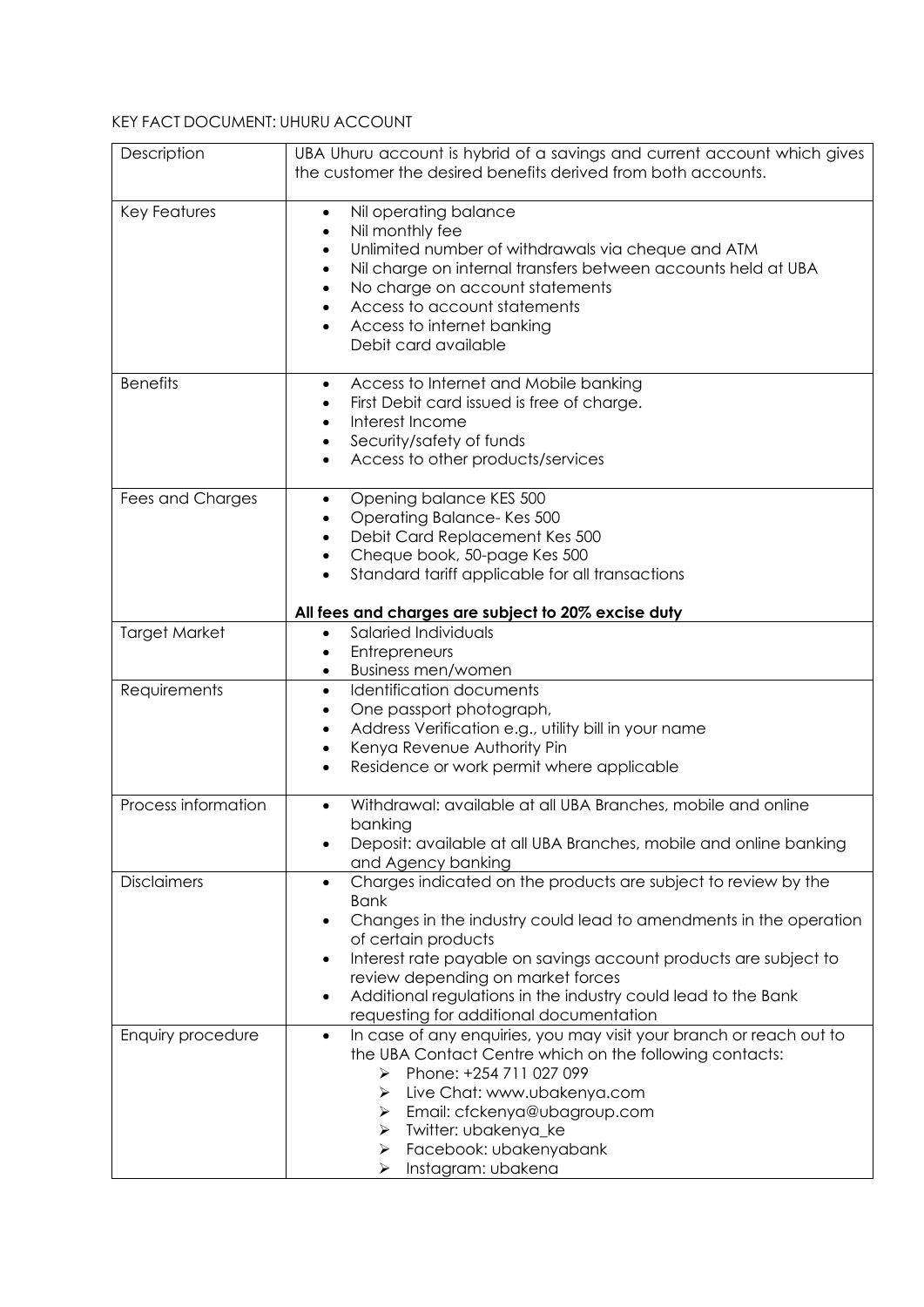## KEY FACT DOCUMENT: PLATINUM ACCOUNT

| Description          | This is a current account that is targeted at High-Net-worth Individuals (HNI).                  |
|----------------------|--------------------------------------------------------------------------------------------------|
|                      | Our HNI customers shall benefit from this customized account specifically                        |
|                      | tailor made for their banking needs                                                              |
| Key Features         | Free unlimited standing orders between UBA Accounts<br>$\bullet$                                 |
|                      | Free unlimited local (RTGS & EFT) transfers<br>$\bullet$                                         |
|                      | Free unlimited local UBA ATM withdrawals<br>$\bullet$                                            |
|                      | One free international debit card<br>٠                                                           |
|                      | One Free Prepaid Card<br>٠<br>One free local and foreign currency banker's cheque per month<br>٠ |
|                      | No cash handling fee<br>$\bullet$                                                                |
|                      | One free cheque book per month<br>$\bullet$                                                      |
|                      | Designated Relationship Manager<br>٠                                                             |
| <b>Benefits</b>      | Access to Internet and Mobile banking<br>$\bullet$                                               |
|                      | First Debit card issued is free of charge.<br>$\bullet$                                          |
|                      | Security/safety of funds<br>$\bullet$                                                            |
|                      | Access to other products/services<br>$\bullet$                                                   |
| Fees and Charges     | Ledger Fees - Kes 1500 per month<br>$\bullet$                                                    |
|                      | Opening Bal-Nil<br>$\bullet$                                                                     |
|                      | <b>Operating Balance- NIL</b><br>$\bullet$<br>Other charges on the Account as per tariff guide   |
|                      |                                                                                                  |
|                      | All fees and charges are subject to 20% excise duty                                              |
| <b>Target Market</b> | High Net Worth Individuals<br>$\bullet$                                                          |
|                      | Salaried Individuals                                                                             |
|                      | Entrepreneurs<br>٠                                                                               |
|                      | <b>Business men/women</b>                                                                        |
| Requirements         | <b>Identification documents</b><br>$\bullet$                                                     |
|                      | One passport photograph,<br>$\bullet$                                                            |
|                      | Address Verification e.g., utility bill in your name<br>$\bullet$                                |
|                      | Kenya Revenue Authority Pin<br>$\bullet$                                                         |
|                      | Residence or work permit where applicable<br>$\bullet$                                           |
| Process information  | Withdrawal: available at all UBA Branches, mobile and online<br>$\bullet$                        |
|                      | banking                                                                                          |
|                      | Deposit: available at all UBA Branches, mobile and online banking<br>$\bullet$                   |
|                      | and Agency banking                                                                               |
| <b>Disclaimers</b>   | Charges indicated on the products are subject to review by the<br>$\bullet$                      |
|                      | <b>Bank</b><br>Changes in the industry could lead to amendments in the operation                 |
|                      | of certain products                                                                              |
|                      | Interest rate payable on savings account products are subject to<br>٠                            |
|                      | review depending on market forces                                                                |
|                      | Additional regulations in the industry could lead to the Bank<br>$\bullet$                       |
|                      | requesting for additional documentation                                                          |
| Enquiry procedure    | In case of any enquiries, you may visit your branch or reach out to<br>$\bullet$                 |
|                      | the UBA Contact Centre which on the following contacts:                                          |
|                      | Phone: +254 711 027 099<br>➤                                                                     |
|                      | Live Chat: www.ubakenya.com<br>➤                                                                 |
|                      | Email: cfckenya@ubagroup.com<br>➤<br>Twitter: ubakenya_ke                                        |
|                      | ➤<br>Facebook: ubakenyabank<br>➤                                                                 |
|                      | Instagram: ubakena<br>➤                                                                          |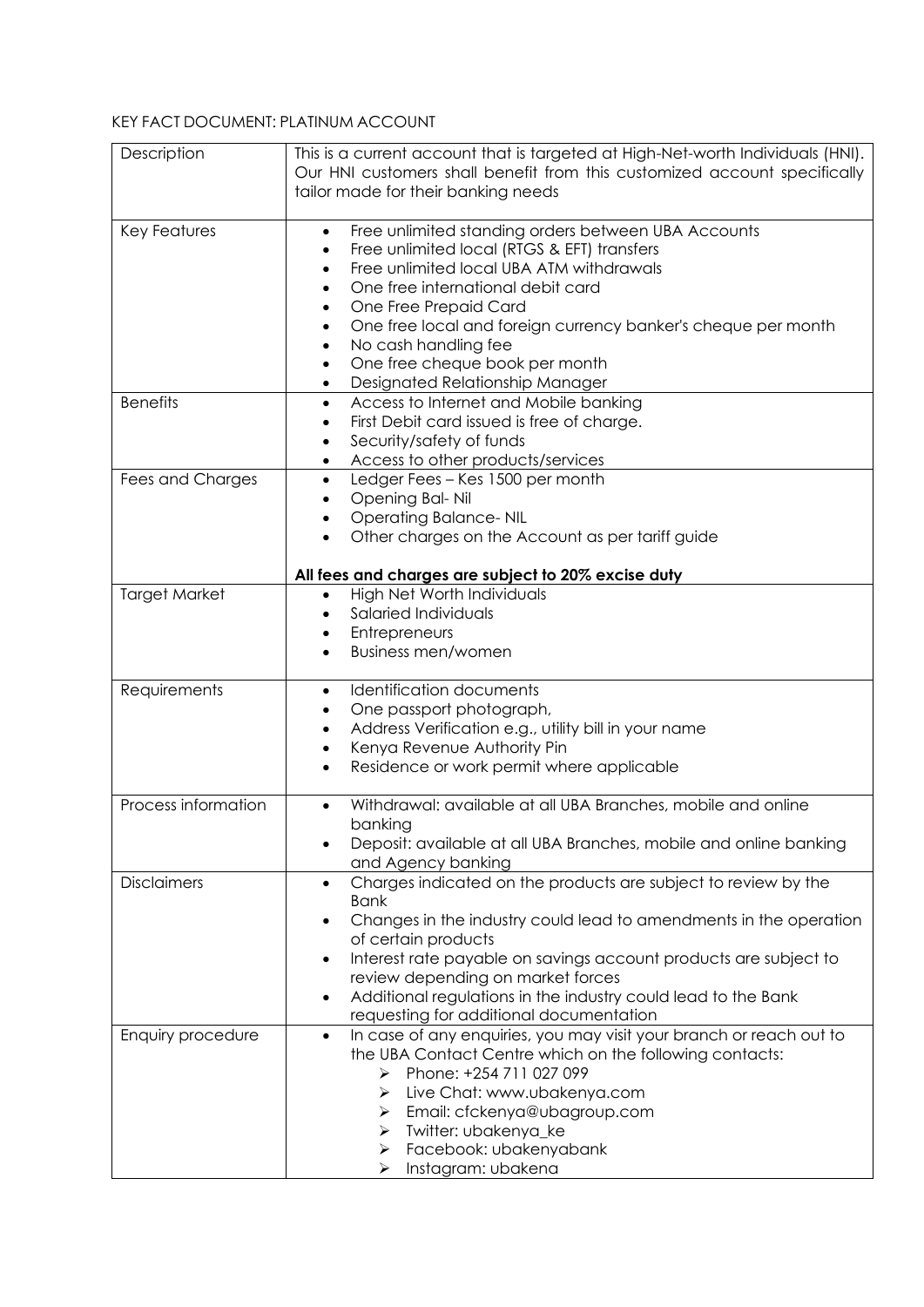# KEY FACT DOCUMENT: U-CARE ACCOUNT

| Description          | The U-Care Account is a children savings account for parents/guardians to<br>facilitate setting aside some money for their future use.                                                                                                                                                                                                                                                                                        |
|----------------------|-------------------------------------------------------------------------------------------------------------------------------------------------------------------------------------------------------------------------------------------------------------------------------------------------------------------------------------------------------------------------------------------------------------------------------|
| <b>Key Features</b>  | Three withdrawal per Quarter.<br>$\bullet$<br>Network transactions allowed.<br>Interest earning Account<br>٠<br>Interest is forfeited if maximum withdrawals are exceeded<br>$\bullet$<br>Attractive Interest rate<br>$\bullet$<br>Free E-statement & Email alert                                                                                                                                                             |
| <b>Benefits</b>      | Interest income<br>$\bullet$<br>Security/safety of funds<br>$\bullet$<br>Access to other products/services<br>$\bullet$<br>No Monthly charges<br>$\bullet$                                                                                                                                                                                                                                                                    |
| Fees and Charges     | Opening Bal-Kes 1,000<br>$\bullet$<br>Operating Balance-Kes 1,000<br>٠<br>No other charges on the Account<br>$\bullet$<br>All fees and charges are subject to 20% excise duty                                                                                                                                                                                                                                                 |
| <b>Target Market</b> | Young children<br>Teenagers<br>$\bullet$<br>Parents and guardians<br>$\bullet$                                                                                                                                                                                                                                                                                                                                                |
| Requirements         | Identification documents<br>$\bullet$<br>One passport photograph,<br>٠<br>Address Verification e.g., utility bill in your name<br>٠<br>Kenya Revenue Authority Pin<br>$\bullet$<br>Residence or work permit where applicable<br>$\bullet$                                                                                                                                                                                     |
| Process information  | Withdrawal: available at all UBA Branches, mobile and online<br>$\bullet$<br>banking<br>Deposit: available at all UBA Branches, mobile and online banking<br>and Agency banking                                                                                                                                                                                                                                               |
| <b>Disclaimers</b>   | Charges indicated on the products are subject to review by the<br>$\bullet$<br><b>Bank</b><br>Changes in the industry could lead to amendments in the operation<br>of certain products<br>Interest rate payable on savings account products are subject to<br>٠<br>review depending on market forces<br>Additional regulations in the industry could lead to the Bank<br>$\bullet$<br>requesting for additional documentation |
| Enquiry procedure    | In case of any enquiries, you may visit your branch or reach out to<br>$\bullet$<br>the UBA Contact Centre which on the following contacts:<br>Phone: +254 711 027 099<br>➤<br>Live Chat: www.ubakenya.com<br>⋗<br>Email: cfckenya@ubagroup.com<br>⋗<br>Twitter: ubakenya_ke<br>➤<br>Facebook: ubakenyabank<br>➤<br>Instagram: ubakena<br>➤                                                                                   |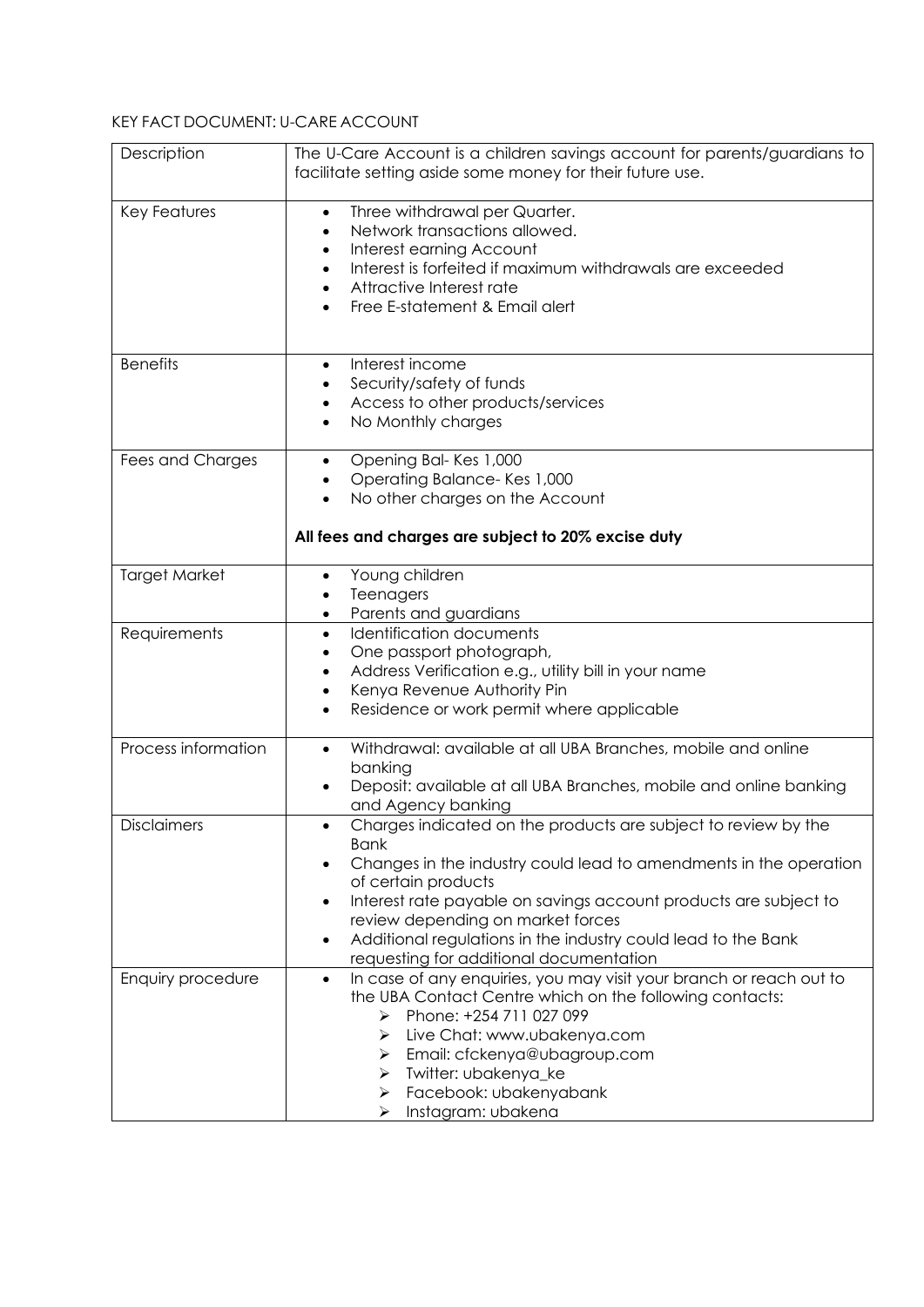### KEY FACT DOCUMENT: GENERAL SAVINGS ACOCUNT

| Description          | UBA Savings account is an account that enables customers to save money<br>regularly and allows for instant cash withdrawals without notice to the bank. |
|----------------------|---------------------------------------------------------------------------------------------------------------------------------------------------------|
| <b>Key Features</b>  | Three withdrawal per Quarter.<br>$\bullet$<br>Network transactions allowed.<br>$\bullet$                                                                |
|                      | Interest earning Account<br>$\bullet$                                                                                                                   |
|                      | Interest is forfeited if maximum withdrawals are exceeded<br>$\bullet$                                                                                  |
|                      | Attractive Interest rate<br>$\bullet$<br>Free E-statement & Email alert                                                                                 |
|                      |                                                                                                                                                         |
| <b>Benefits</b>      | Interest income<br>$\bullet$                                                                                                                            |
|                      | Security/safety of funds<br>٠<br>Access to other products/services                                                                                      |
|                      | $\bullet$<br>No Monthly charges<br>$\bullet$                                                                                                            |
|                      |                                                                                                                                                         |
| Fees and Charges     | Opening Bal-Kes 1,000<br>$\bullet$                                                                                                                      |
|                      | Operating Balance-Kes 1,000<br>$\bullet$<br>No other charges on the Account<br>$\bullet$                                                                |
|                      |                                                                                                                                                         |
|                      |                                                                                                                                                         |
|                      | All fees and charges are subject to 20% excise duty                                                                                                     |
| <b>Target Market</b> | High Net Worth Individuals<br>$\bullet$                                                                                                                 |
|                      | Salaried Individuals<br>Entrepreneurs<br>$\bullet$                                                                                                      |
|                      | <b>Business men/women</b>                                                                                                                               |
|                      |                                                                                                                                                         |
| Requirements         | <b>Identification documents</b><br>$\bullet$                                                                                                            |
|                      | One passport photograph,<br>Address Verification e.g., utility bill in your name<br>$\bullet$                                                           |
|                      | Kenya Revenue Authority Pin<br>$\bullet$                                                                                                                |
|                      | Residence or work permit where applicable<br>$\bullet$                                                                                                  |
|                      |                                                                                                                                                         |
| Process information  | Withdrawal: available at all UBA Branches, mobile and online<br>$\bullet$<br>banking                                                                    |
|                      | Deposit: available at all UBA Branches, mobile and online banking<br>٠                                                                                  |
|                      | and Agency banking                                                                                                                                      |
| <b>Disclaimers</b>   | Charges indicated on the products are subject to review by the                                                                                          |
|                      | <b>Bank</b><br>Changes in the industry could lead to amendments in the operation                                                                        |
|                      | of certain products                                                                                                                                     |
|                      | Interest rate payable on savings account products are subject to<br>$\bullet$                                                                           |
|                      | review depending on market forces                                                                                                                       |
|                      | Additional regulations in the industry could lead to the Bank<br>$\bullet$<br>requesting for additional documentation                                   |
| Enquiry procedure    | In case of any enquiries, you may visit your branch or reach out to<br>$\bullet$                                                                        |
|                      | the UBA Contact Centre which on the following contacts:                                                                                                 |
|                      | Phone: +254 711 027 099<br>➤                                                                                                                            |
|                      | Live Chat: www.ubakenya.com<br>➤<br>Email: cfckenya@ubagroup.com<br>➤                                                                                   |
|                      | Twitter: ubakenya_ke<br>➤                                                                                                                               |
|                      | Facebook: ubakenyabank<br>➤                                                                                                                             |
|                      | Instagram: ubakena<br>➤                                                                                                                                 |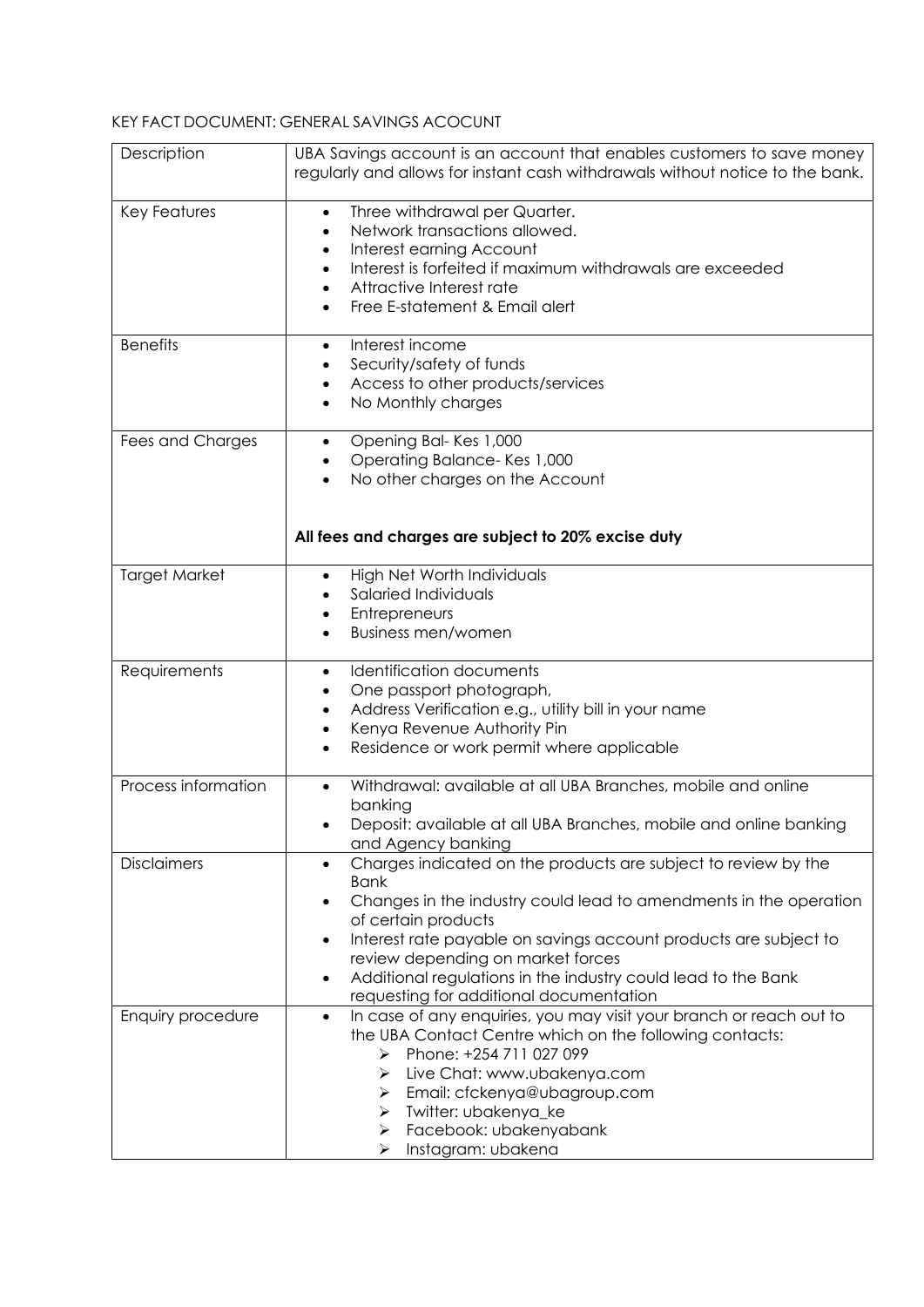## **UBA CORPORATE BANKING ACCOUNTS**

KEY FACT DOCUMENT: CORPORATE ACCOUNT

| Description          | The UBA Corporate current Account Is an account in which funds deposited<br>are payable on demand either in person or by presentation of a cheque/<br>bank draft, direct debit, electronic fund transfer etc                                                                                                                                                                                                                                                                                                                                                                                                                                                                                                  |
|----------------------|---------------------------------------------------------------------------------------------------------------------------------------------------------------------------------------------------------------------------------------------------------------------------------------------------------------------------------------------------------------------------------------------------------------------------------------------------------------------------------------------------------------------------------------------------------------------------------------------------------------------------------------------------------------------------------------------------------------|
| <b>Key Features</b>  | Account can be opened in Kenya Shillings and all major currencies.<br>$\bullet$<br>50 or 100 leaf cheque book available at Kes 500 and Kes 1000<br>٠<br>No minimum operating balance<br>$\bullet$<br>$\bullet$                                                                                                                                                                                                                                                                                                                                                                                                                                                                                                |
| <b>Benefits</b>      | Access to UBA's robust E-banking services<br>$\bullet$<br>Personalized relationship management<br>$\bullet$<br>Security safety of funds<br>$\bullet$<br>Free monthly e-statements.<br>$\bullet$<br>Unlimited withdrawals<br>$\bullet$<br>Access to a wide range of business resources<br>$\bullet$                                                                                                                                                                                                                                                                                                                                                                                                            |
| Fees and Charges     | Opening Bal-Kes.20,000<br>$\bullet$<br><b>Operating Balance-Nil</b><br>$\bullet$<br>Maintenance Charge-Kes.300 per month<br>$\bullet$<br>Standard tariff for other services apply<br>$\bullet$<br>Transaction fee-Kes 40<br>All fees and charges are subject to 20% excise duty                                                                                                                                                                                                                                                                                                                                                                                                                               |
| <b>Target Market</b> | <b>Private Limited Companies</b><br>$\bullet$<br><b>Public Quoted Companies</b><br>$\bullet$<br>Large Corporates<br>$\bullet$                                                                                                                                                                                                                                                                                                                                                                                                                                                                                                                                                                                 |
| Requirements         | Certificate of Incorporation<br>$\bullet$<br>Certified true copy of Memorandum and Articles or CR2<br>$\bullet$<br>Board Resolution signed by all the signatories/ directors (issued<br>$\bullet$<br>under the company seal)<br>Coloured passport photographs of all signatories<br>$\bullet$<br><b>Business Pin Certificate</b><br>$\bullet$<br>Signatories Pin Certificates<br>$\bullet$<br>ID documents/International Passports of all signatories<br>$\bullet$<br>Residence verification in the form of utility bills (water bills, electricity<br>$\bullet$<br>bill etc.) for directors/ signatories<br>Work permit for all signatories, where applicable<br>$\bullet$<br>Copy of annual returns or CR12 |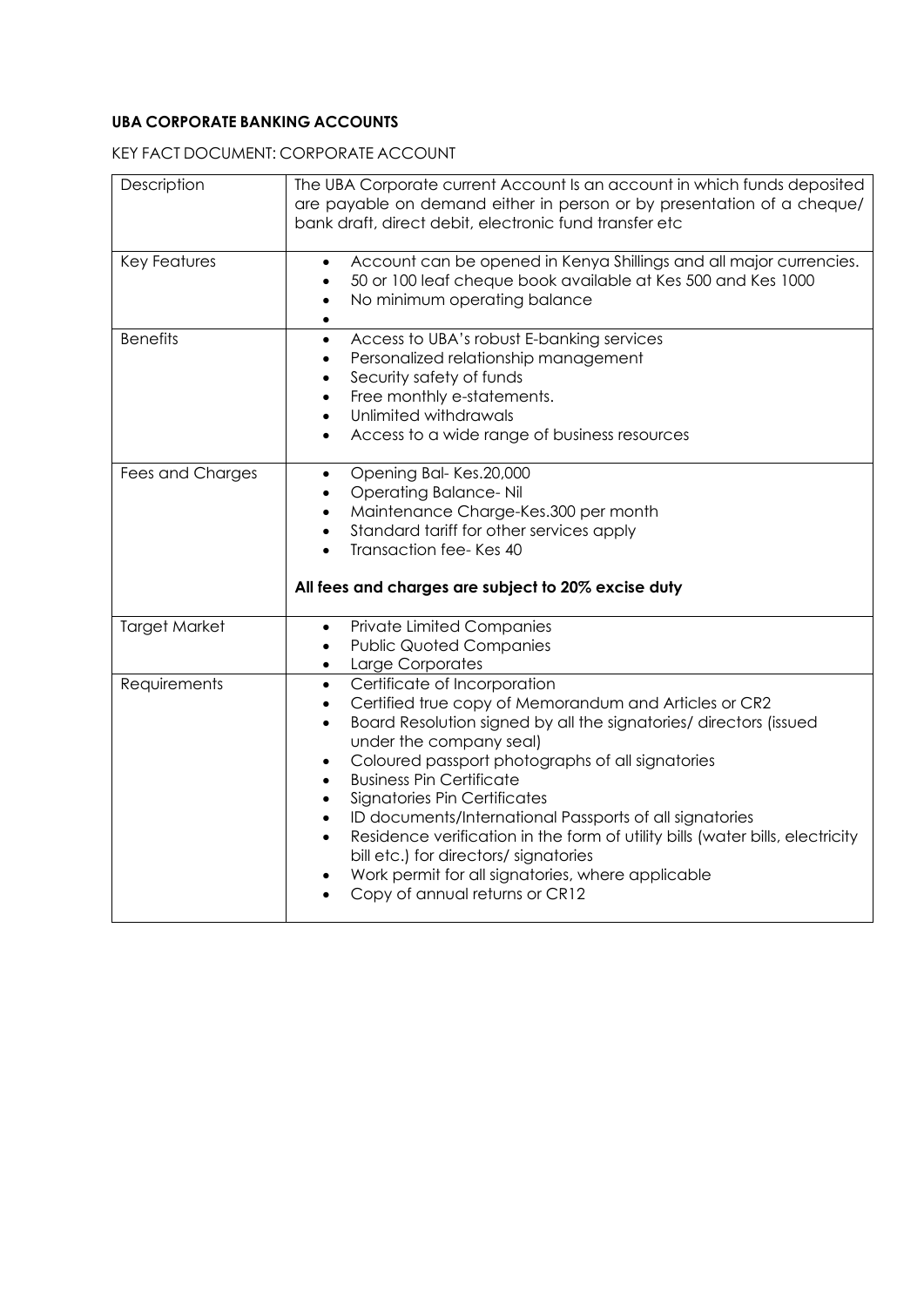# KEY FACT DOCUMENT: BUSINESS ACCOUNT

| Description          | The UBA Business Current Account is an account in which funds deposited<br>are payable on demand. |
|----------------------|---------------------------------------------------------------------------------------------------|
| <b>Key Features</b>  | Account can be opened in Kenya Shillings and all major currencies.<br>$\bullet$                   |
|                      |                                                                                                   |
|                      | 50 or 100 leaf cheque book available at Kes 500 and Kes 1000<br>$\bullet$                         |
|                      | No minimum operating balance<br>$\bullet$                                                         |
| <b>Benefits</b>      | Account can be opened in Kenya Shillings and all major currencies.<br>$\bullet$                   |
|                      | to UBA's robust E-banking services<br>$\bullet$                                                   |
|                      | Personalized relationship management<br>$\bullet$                                                 |
|                      | Security safety of funds<br>$\bullet$                                                             |
|                      | Free monthly e-statements.<br>$\bullet$                                                           |
|                      | Unlimited withdrawals<br>$\bullet$                                                                |
|                      | Access to a wide range of business resources<br>$\bullet$                                         |
| Fees and Charges     | Opening Bal-Kes 5,000<br>$\bullet$                                                                |
|                      | Operating Balance - Nil<br>$\bullet$                                                              |
|                      | Maintenance Charges- Kes. 300 per month<br>$\bullet$                                              |
|                      | Standard tariff for other services apply<br>$\bullet$                                             |
|                      |                                                                                                   |
|                      | All fees and charges are subject to 20% excise duty                                               |
| <b>Target Market</b> | Medium to Small Enterprises<br>$\bullet$                                                          |
|                      | Sole Entrepreneurs<br>$\bullet$                                                                   |
|                      | Non-profit organizations<br>$\bullet$                                                             |
|                      | Embassies<br>$\bullet$                                                                            |
| Requirements         | Certificate of Incorporation<br>$\bullet$                                                         |
|                      | Certified true copy of Memorandum and Articles or CR2<br>$\bullet$                                |
|                      | Board Resolution signed by all the signatories/ directors (issued<br>$\bullet$                    |
|                      | under the company seal)                                                                           |
|                      | Coloured passport photographs of all signatories<br>٠                                             |
|                      | <b>Business Pin Certificate</b><br>$\bullet$                                                      |
|                      | Signatories Pin Certificates<br>٠                                                                 |
|                      |                                                                                                   |
|                      | ID documents/International Passports of all signatories<br>$\bullet$                              |
|                      | Residence verification in the form of utility bills (water bills, electricity<br>$\bullet$        |
|                      | bill etc.) for directors/ signatories                                                             |
|                      | Work permit for all signatories, where applicable<br>$\bullet$                                    |
|                      | Copy of annual returns or CR12<br>$\bullet$                                                       |
| Process information  | Withdrawal: available at all UBA Branches, mobile and online<br>$\bullet$                         |
|                      | banking                                                                                           |
|                      | Deposit: available at all UBA Branches, mobile and online banking                                 |
|                      | and Agency banking                                                                                |
| <b>Disclaimers</b>   | Charges indicated on the products are subject to review by the<br>$\bullet$                       |
|                      | <b>Bank</b>                                                                                       |
|                      | Changes in the industry could lead to amendments in the operation                                 |
|                      | of certain products                                                                               |
|                      | Interest rate payable on savings account products are subject to<br>٠                             |
|                      | review depending on market forces                                                                 |
|                      |                                                                                                   |
|                      | Additional regulations in the industry could lead to the Bank<br>$\bullet$                        |
|                      | requesting for additional documentation                                                           |
| Enquiry procedure    | In case of any enquiries, you may visit your branch or reach out to<br>$\bullet$                  |
|                      | the UBA Contact Centre which on the following contacts:                                           |
|                      | Phone: +254 711 027 099<br>➤                                                                      |
|                      | Live Chat: www.ubakenya.com<br>➤                                                                  |
|                      | Email: cfckenya@ubagroup.com<br>➤                                                                 |
|                      | Twitter: ubakenya_ke<br>➤                                                                         |
|                      | Facebook: ubakenyabank<br>➤                                                                       |
|                      | Instagram: ubakena<br>➤                                                                           |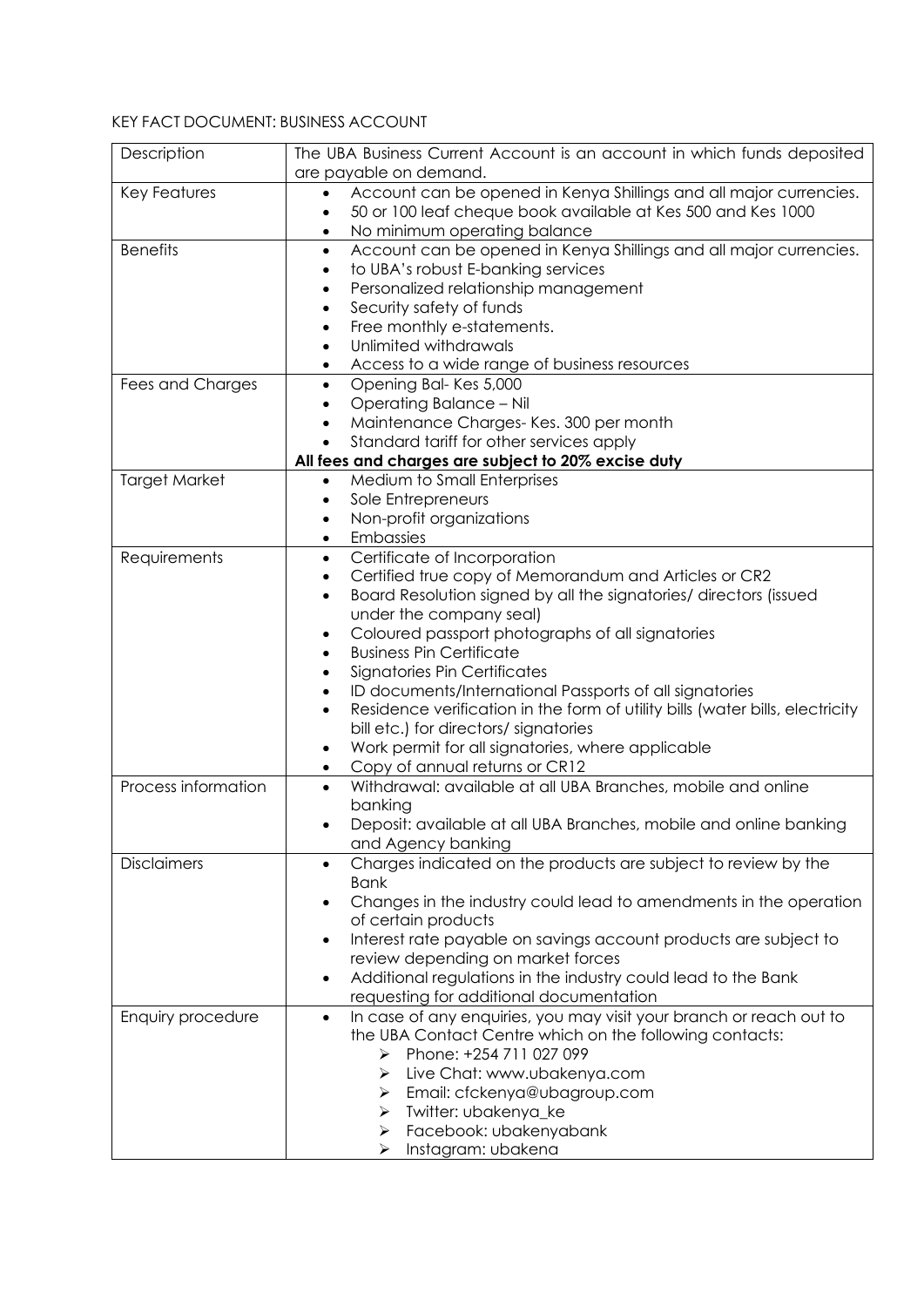## KEY FACT DOCUMENT: CALL DEPOSIT ACCOUNT

| Description          | This is a deposit contract where you can invest your money at an agreed interest rate<br>with the customer reserving the option to ask for their funds in full at any time, Interest<br>is paid together with the principle when you call (ask for your money).                                                                                                                                                                                                                                                                                                                                                                                                                                                                                                                                                                                                                                                                                                                                                            |
|----------------------|----------------------------------------------------------------------------------------------------------------------------------------------------------------------------------------------------------------------------------------------------------------------------------------------------------------------------------------------------------------------------------------------------------------------------------------------------------------------------------------------------------------------------------------------------------------------------------------------------------------------------------------------------------------------------------------------------------------------------------------------------------------------------------------------------------------------------------------------------------------------------------------------------------------------------------------------------------------------------------------------------------------------------|
| <b>Key Features</b>  | Short investment period<br>$\bullet$<br>Funds can be called on at any time without forfeiting interest<br>$\bullet$<br>Minimum investment amount is Kes 200,000<br>$\bullet$<br>The rates payable is based on current market rates<br>$\bullet$<br>No defined investment period<br>$\bullet$                                                                                                                                                                                                                                                                                                                                                                                                                                                                                                                                                                                                                                                                                                                               |
| <b>Benefits</b>      | Competitive Interest rates<br>$\bullet$<br><b>High Yields</b><br>$\bullet$<br>Funds on fixed deposit can be used as security against advances<br>$\bullet$                                                                                                                                                                                                                                                                                                                                                                                                                                                                                                                                                                                                                                                                                                                                                                                                                                                                 |
| Fees and Charges     | Opening Bal-Kes 200,000<br>$\bullet$<br>Interest is based on amount and tenor of fixed deposit<br>$\bullet$                                                                                                                                                                                                                                                                                                                                                                                                                                                                                                                                                                                                                                                                                                                                                                                                                                                                                                                |
| <b>Target Market</b> | All fees and charges are subject to 20% excise duty<br>Individuals<br>$\bullet$<br><b>Business Entrepreneurs</b><br>$\bullet$<br>Non-profit organizations<br>$\bullet$<br>Limited companies<br>$\bullet$                                                                                                                                                                                                                                                                                                                                                                                                                                                                                                                                                                                                                                                                                                                                                                                                                   |
| Requirements         | Individuals<br>Identification documents<br>$\bullet$<br>One passport photograph,<br>$\bullet$<br>Address Verification e.g., utility bill in your name<br>$\bullet$<br>Kenya Revenue Authority Pin<br>$\bullet$<br>Residence or work permit where applicable<br>$\bullet$<br><b>Limited Companies</b><br>Certificate of Incorporation<br>$\bullet$<br>Certified true copy of Memorandum and Articles or CR2<br>$\bullet$<br>Board Resolution signed by all the signatories/ directors (issued under the<br>$\bullet$<br>company seal)<br>Coloured passport photographs of all signatories<br>٠<br><b>Business Pin Certificate</b><br>$\bullet$<br>Signatories Pin Certificates<br>$\bullet$<br>ID documents/International Passports of all signatories<br>$\bullet$<br>Residence verification in the form of utility bills (water bills, electricity bill<br>$\bullet$<br>etc.) for directors/ signatories<br>Work permit for all signatories, where applicable<br>$\bullet$<br>Copy of annual returns or CR12<br>$\bullet$ |
| Process information  | Withdrawal: available at all UBA Branches, mobile and online banking<br>$\bullet$<br>Deposit: available at all UBA Branches, mobile and online banking and<br>$\bullet$<br>Agency banking                                                                                                                                                                                                                                                                                                                                                                                                                                                                                                                                                                                                                                                                                                                                                                                                                                  |
| <b>Disclaimers</b>   | Charges indicated on the products are subject to review by the Bank<br>$\bullet$<br>Changes in the industry could lead to amendments in the operation of<br>$\bullet$<br>certain products<br>Interest rate payable on savings account products are subject to review<br>$\bullet$<br>depending on market forces<br>Additional regulations in the industry could lead to the Bank requesting for<br>$\bullet$<br>additional documentation                                                                                                                                                                                                                                                                                                                                                                                                                                                                                                                                                                                   |
| Enquiry procedure    | In case of any enquiries, you may visit your branch or reach out to the UBA<br>$\bullet$<br>Contact Centre which on the following contacts:<br>Phone: +254 711 027 099<br>➤<br>Live Chat: www.ubakenya.com<br>⋗<br>Email: cfckenya@ubagroup.com<br>➤<br>Twitter: ubakenya_ke<br>➤<br>Facebook: ubakenyabank<br>➤<br>Instagram: ubakena<br>⋗                                                                                                                                                                                                                                                                                                                                                                                                                                                                                                                                                                                                                                                                                |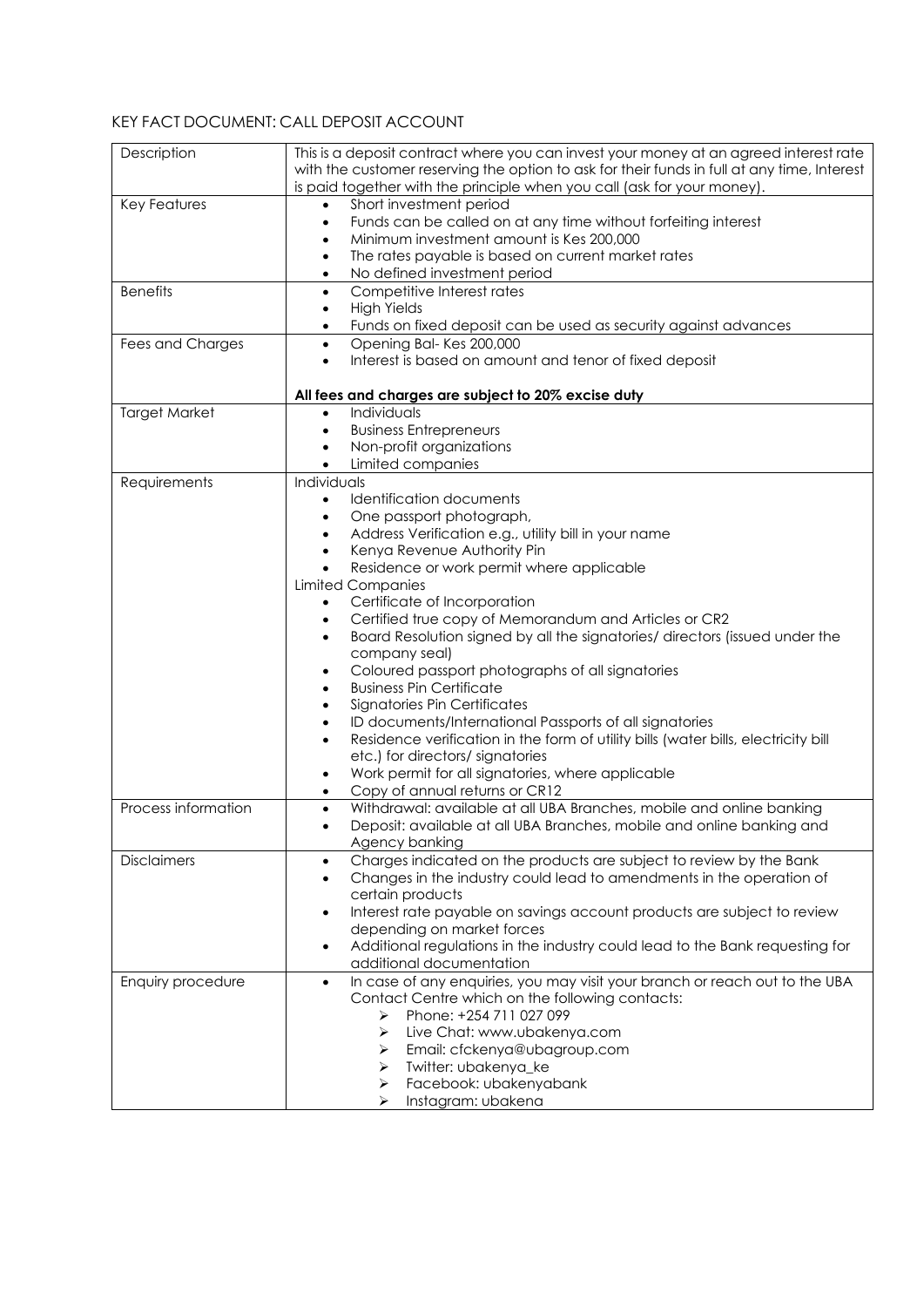## KEY FACT DOCUMENT: FIXED DEPOSIT ACCOUNT

| Description          | Designed for corporate organizations and individuals to maximize returns and<br>earnings on their funds for a specific period.                                                                                                                                                                                                                                                                                                                                                                                                                                                                                                                                                                                                                                                                                                                                                                                                                                                                                       |
|----------------------|----------------------------------------------------------------------------------------------------------------------------------------------------------------------------------------------------------------------------------------------------------------------------------------------------------------------------------------------------------------------------------------------------------------------------------------------------------------------------------------------------------------------------------------------------------------------------------------------------------------------------------------------------------------------------------------------------------------------------------------------------------------------------------------------------------------------------------------------------------------------------------------------------------------------------------------------------------------------------------------------------------------------|
| Key Features         | Earns higher rates of interest than call deposit<br>Customer has options of the tenor of the Fixed deposit e.g., 1 month, 2<br>$\bullet$<br>months, 3 months and 1 year<br>Minimum amount to invest is Kes 200,000<br>$\bullet$<br>The rates payable is based on current market rates<br>$\bullet$<br>Interest is paid at maturity to your current account<br>$\bullet$<br>In the event the funds are prematurely withdrawn, the customer<br>$\bullet$<br>unreservedly accepts that all the interest that had accrued on the deposit<br>shall be forfeited. The Bank may however, at its sole and absolute<br>discretion, pay the customer interest which will be determined by the bank.                                                                                                                                                                                                                                                                                                                            |
| <b>Benefits</b>      | Competitive Interest rates<br>$\bullet$<br><b>High Yields</b><br>$\bullet$                                                                                                                                                                                                                                                                                                                                                                                                                                                                                                                                                                                                                                                                                                                                                                                                                                                                                                                                           |
|                      | Funds on fixed deposit can be used as security against advances<br>$\bullet$                                                                                                                                                                                                                                                                                                                                                                                                                                                                                                                                                                                                                                                                                                                                                                                                                                                                                                                                         |
| Fees and Charges     | Opening Bal-Kes 200,000<br>$\bullet$<br>Interest is based on amount and tenor of fixed deposit<br>$\bullet$<br>All fees and charges are subject to 20% excise duty                                                                                                                                                                                                                                                                                                                                                                                                                                                                                                                                                                                                                                                                                                                                                                                                                                                   |
| <b>Target Market</b> | Individuals<br>$\bullet$<br><b>Business Entrepreneurs</b><br>$\bullet$<br>Non-profit organizations<br>$\bullet$<br>Limited companies<br>$\bullet$                                                                                                                                                                                                                                                                                                                                                                                                                                                                                                                                                                                                                                                                                                                                                                                                                                                                    |
| Requirements         | Individuals<br>Identification documents<br>$\bullet$<br>One passport photograph,<br>$\bullet$<br>Address Verification e.g., utility bill in your name<br>$\bullet$<br>Kenya Revenue Authority Pin<br>$\bullet$<br>Residence or work permit where applicable<br>$\bullet$<br><b>Limited Companies</b><br>Certificate of Incorporation<br>$\bullet$<br>Certified true copy of Memorandum and Articles or CR2<br>$\bullet$<br>Board Resolution signed by all the signatories/ directors (issued under the<br>$\bullet$<br>company seal)<br>Coloured passport photographs of all signatories<br>$\bullet$<br><b>Business Pin Certificate</b><br>$\bullet$<br>Signatories Pin Certificates<br>$\bullet$<br>ID documents/International Passports of all signatories<br>$\bullet$<br>Residence verification in the form of utility bills (water bills, electricity bill<br>etc.) for directors/signatories<br>Work permit for all signatories, where applicable<br>$\bullet$<br>Copy of annual returns or CR12<br>$\bullet$ |
| Process information  | Withdrawal: available at all UBA Branches, mobile and online banking<br>$\bullet$<br>Deposit: available at all UBA Branches, mobile and online banking and<br>$\bullet$<br>Agency banking                                                                                                                                                                                                                                                                                                                                                                                                                                                                                                                                                                                                                                                                                                                                                                                                                            |
| <b>Disclaimers</b>   | Charges indicated on the products are subject to review by the Bank<br>$\bullet$<br>Changes in the industry could lead to amendments in the operation of<br>$\bullet$<br>certain products<br>Interest rate payable on savings account products are subject to review<br>$\bullet$<br>depending on market forces<br>Additional regulations in the industry could lead to the Bank requesting for<br>$\bullet$<br>additional documentation                                                                                                                                                                                                                                                                                                                                                                                                                                                                                                                                                                             |
| Enquiry procedure    | In case of any enquiries, you may visit your branch or reach out to the UBA<br>$\bullet$<br>Contact Centre which on the following contacts:<br>Phone: +254 711 027 099<br>⋗<br>➤<br>Live Chat: www.ubakenya.com<br>Email: cfckenya@ubagroup.com<br>➤<br>Twitter: ubakenya_ke<br>➤<br>Facebook: ubakenyabank<br>➤<br>Instagram: ubakena                                                                                                                                                                                                                                                                                                                                                                                                                                                                                                                                                                                                                                                                               |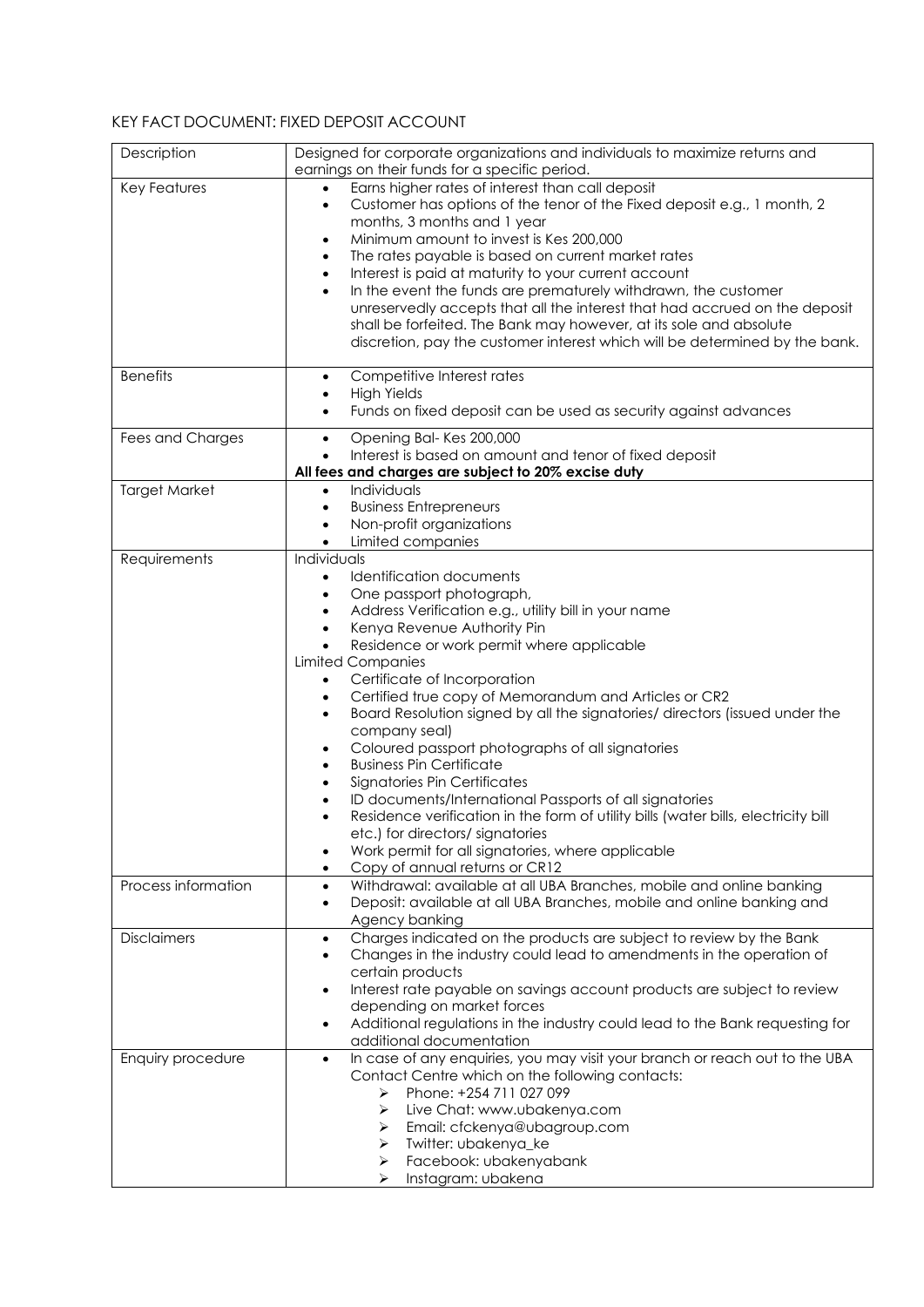# KEY FACT DOCUMENT: PERSONAL LOAN

| Description          | These are unsecured personal loans for salaried clients where salary is used      |
|----------------------|-----------------------------------------------------------------------------------|
|                      | to gauge debt service capability                                                  |
| Key Features and     | Fast, simple and convenient to process                                            |
| benefits             | Convenient repayment terms<br>٠                                                   |
|                      | Competitive interest rates<br>$\bullet$                                           |
| Terms                | Salaried employees who receive their salaries through UBA Bank<br>$\bullet$       |
|                      | Employer's letter of awareness<br>$\bullet$                                       |
|                      | Credit Insurance<br>$\bullet$                                                     |
| Fees and Charges     | Competitive risk based pricing<br>$\bullet$                                       |
| <b>Target Market</b> | Salaried employees<br>$\bullet$                                                   |
|                      | Employees from both Public and Private Entities<br>٠                              |
| Requirements         | <b>Identification Documents</b><br>$\bullet$                                      |
|                      | Kenya Revenue Authority Pin<br>$\bullet$                                          |
|                      | Passport size photo<br>$\bullet$                                                  |
|                      | Latest 6 months' bank statements<br>$\bullet$                                     |
|                      | Latest 3 months' payslip<br>$\bullet$                                             |
| Process information  | Filled and duly signed application form with all required supporting<br>$\bullet$ |
|                      | documentation                                                                     |
| <b>Disclaimers</b>   | Charges indicated on the products are subject to review by the Bank<br>$\bullet$  |
|                      | Changes in the industry could lead to amendments in the operation<br>$\bullet$    |
|                      | of certain products                                                               |
|                      | Interest payable is subject to review depending on market forces<br>$\bullet$     |
|                      | Additional regulations in the industry could lead to the Bank<br>$\bullet$        |
|                      | requesting for additional documentation                                           |
| Enquiry procedure    | In case of any enquiries, you may visit your branch or reach out to<br>$\bullet$  |
|                      | the UBA Contact Centre which on the following contacts:                           |
|                      | Phone: +254 711 027 099<br>➤                                                      |
|                      | Live Chat: www.ubakenya.com<br>⋗                                                  |
|                      | Email: cfckenya@ubagroup.com<br>➤                                                 |
|                      | Twitter: ubakenya_ke<br>≻                                                         |
|                      | Facebook: ubakenyabank<br>➤                                                       |
|                      | Instagram: ubakena<br>➤                                                           |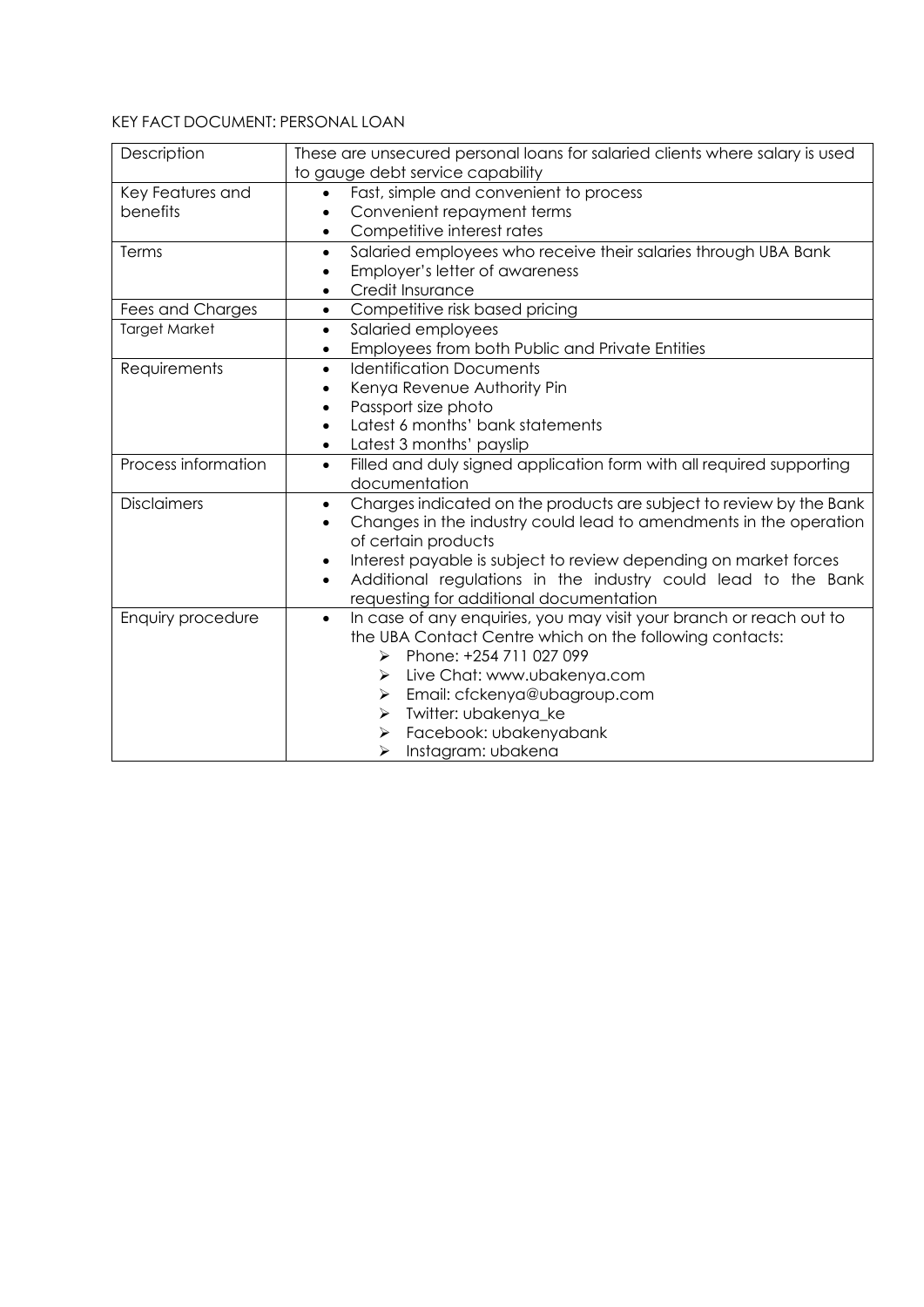# KEY FACT DOCUMENT: UBA PERSONAL LOAN – DIRECT(CHECK-OFF)

| Description         | UBA Personal Loan - Direct is a Personal Loan product targeted at civil           |
|---------------------|-----------------------------------------------------------------------------------|
|                     | servants whose salaries are not domiciled with UBA.                               |
| Key Features and    | Fast, simple and convenient to process                                            |
| benefits            | Convenient repayment terms<br>$\bullet$                                           |
|                     | Competitive interest rates<br>$\bullet$                                           |
| Terms               | Salaried employees whose salaries are not domiciled with the Bank<br>$\bullet$    |
|                     | Employer's letter of awareness<br>$\bullet$                                       |
|                     | Credit Insurance<br>$\bullet$                                                     |
| Fees and Charges    | Competitive risk based pricing<br>$\bullet$                                       |
| Target              | All Government civil servants (On Permanent and Pensionable<br>$\bullet$          |
|                     | employment terms & On Contract Terms) working in the;                             |
|                     | National government<br>1.                                                         |
|                     | 2.<br><b>Government Parastatals</b>                                               |
|                     | 3.<br><b>County Governments</b>                                                   |
| Requirements        | <b>Identification Documents</b><br>$\bullet$                                      |
|                     | Kenya Revenue Authority Pin<br>$\bullet$                                          |
|                     | Passport size photo<br>$\bullet$                                                  |
|                     | Latest 6 months' bank statements<br>$\bullet$                                     |
|                     | Latest 3 months' payslip<br>٠                                                     |
|                     | Copy of work Staff ID                                                             |
| Process information | Filled and duly signed application form with all required supporting<br>$\bullet$ |
|                     | documentation                                                                     |
| <b>Disclaimers</b>  | Charges indicated on the products are subject to review by the Bank<br>$\bullet$  |
|                     | Changes in the industry could lead to amendments in the operation                 |
|                     | of certain products                                                               |
|                     | Interest payable is subject to review depending on market forces<br>$\bullet$     |
|                     | Additional regulations in the industry could lead to the Bank                     |
|                     | requesting for additional documentation                                           |
| Enquiry procedure   | In case of any enquiries, you may visit your branch or reach out to<br>$\bullet$  |
|                     | the UBA Contact Centre which on the following contacts:                           |
|                     | Phone: +254 711 027 099<br>➤                                                      |
|                     | Live Chat: www.ubakenya.com<br>⋗                                                  |
|                     | Email: cfckenya@ubagroup.com<br>⋗                                                 |
|                     | Twitter: ubakenya_ke<br>➤                                                         |
|                     | Facebook: ubakenyabank<br>➤                                                       |
|                     | Instagram: ubakena<br>≻                                                           |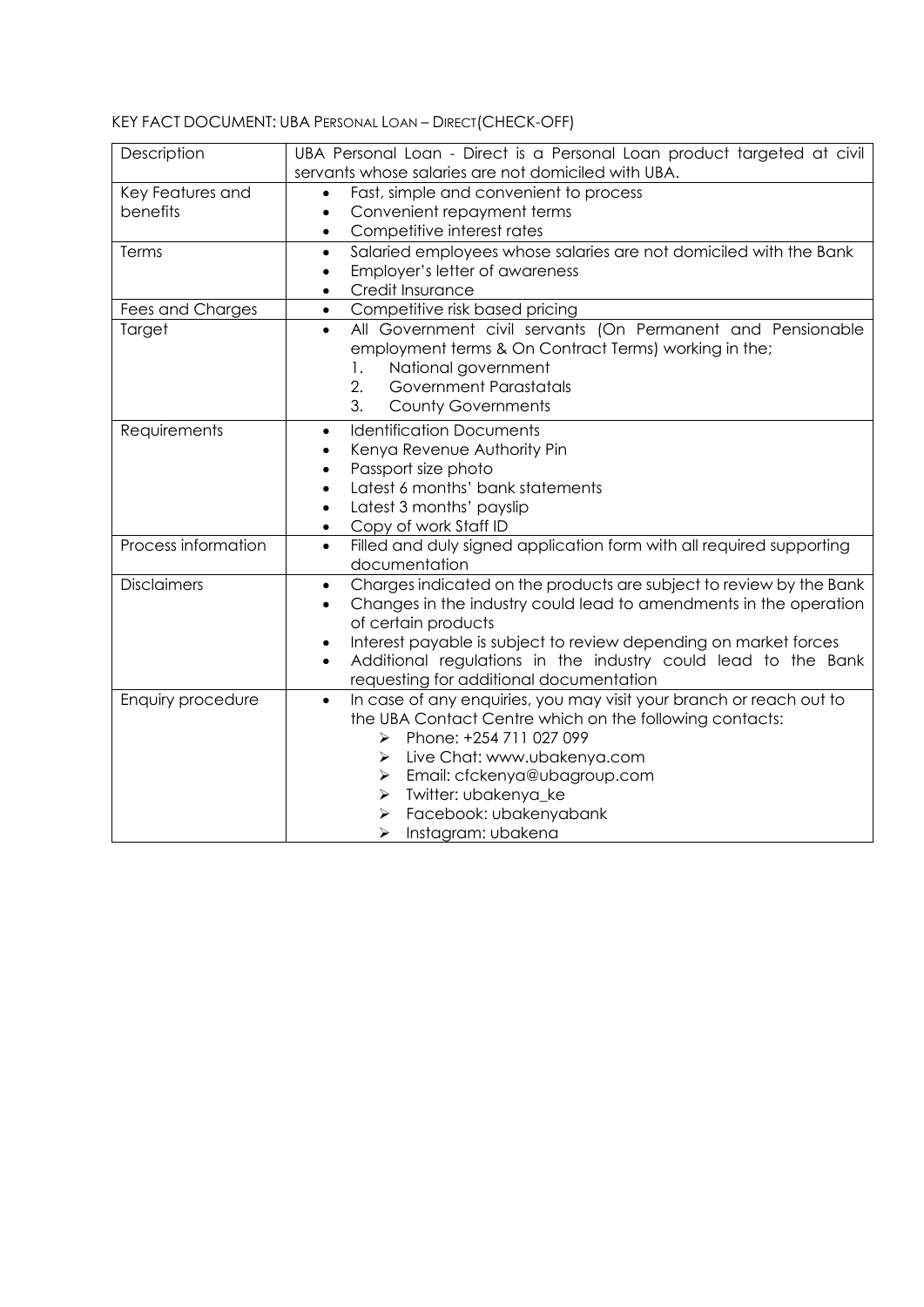#### KEY FACT DOCUMENT: UBA - MORTGAGE PRODUCT

| Description         | UBA Mortgage Loan is a product designed to part-finance the acquisition of<br>residential real estate by individuals whose salaries are channeled to UBA.                     |
|---------------------|-------------------------------------------------------------------------------------------------------------------------------------------------------------------------------|
|                     | This product offers variants of mortgage-related credit facilities as follows:<br>1. UBA Mortgages - Home Purchase: This product offers financing for the purchase of         |
|                     | completed properties.                                                                                                                                                         |
|                     | 2. UBA Mortgages - Equity Release: This variant provides lump sum financing to                                                                                                |
|                     | customers by allowing them retain use of their properties while taking advantage of                                                                                           |
|                     | the equity built up in those properties. Purpose will be unrestricted; it includes but is<br>not limited to the following: Purchase of Land, Purchase of Untitled Properties, |
|                     | Medicals bills, School Fees and Others                                                                                                                                        |
| Key Features and    | Provides an opportunity to purchase their first homes, second homes or take<br>$\bullet$                                                                                      |
| benefits            | advantage of this product for investment opportunities.                                                                                                                       |
|                     | It provides an opportunity for customers to borrow against the value of their<br>$\bullet$                                                                                    |
|                     | homes.                                                                                                                                                                        |
| Terms               | Salaried employees who receive their salaries through UBA Bank<br>$\bullet$                                                                                                   |
|                     | Legal Mortgage over Property financed/secured.<br>$\bullet$                                                                                                                   |
|                     | Domiciliation of obligor's salaries<br>٠<br>Comprehensive insurance covering fire and special perils.<br>$\bullet$                                                            |
|                     | Mortgage Protection Insurance for every mortgage loan covering death<br>$\bullet$                                                                                             |
|                     | and permanent disability as well as Insurance on the Mortgage Property.                                                                                                       |
|                     | Customer Equity contribution<br>$\bullet$                                                                                                                                     |
| Fees and Charges    | Competitive risk based pricing<br>$\bullet$                                                                                                                                   |
| Target              | The product is targeted at salaried Individuals<br>$\bullet$                                                                                                                  |
| Requirements        | <b>Identification Documents</b><br>$\bullet$                                                                                                                                  |
|                     | Kenya Revenue Authority Pin<br>$\bullet$                                                                                                                                      |
|                     | Passport size photo<br>٠                                                                                                                                                      |
|                     | 6 months' bank statements<br>$\bullet$<br>3 months' payslip<br>$\bullet$                                                                                                      |
|                     | Title deed to the property<br>$\bullet$                                                                                                                                       |
|                     | Search & authentication report on title document.<br>$\bullet$                                                                                                                |
|                     | Valuation Report on property<br>٠                                                                                                                                             |
|                     | Clean Credit Reference Bureau<br>٠                                                                                                                                            |
| Process information | Filled and duly signed application form<br>$\bullet$                                                                                                                          |
| <b>Disclaimers</b>  | Charges indicated on the products are subject to review by the Bank<br>$\bullet$                                                                                              |
|                     | Changes in the industry could lead to amendments in the operation of<br>٠                                                                                                     |
|                     | certain products<br>Interest payable is subject to review depending on market forces<br>$\bullet$                                                                             |
|                     | Additional regulations in the industry could lead to the Bank requesting for<br>٠                                                                                             |
|                     | additional documentation                                                                                                                                                      |
| Enquiry procedure   | In case of any enquiries, you may visit your branch or reach out to the UBA                                                                                                   |
|                     | Contact Centre which on the following contacts:                                                                                                                               |
|                     | Phone: +254 711 027 099<br>↘                                                                                                                                                  |
|                     | Live Chat: www.ubakenya.com<br>➤                                                                                                                                              |
|                     | Email: cfckenya@ubagroup.com<br>➤<br>Twitter: ubakenya_ke                                                                                                                     |
|                     | ➤<br>Facebook: ubakenyabank<br>➤                                                                                                                                              |
|                     | Instagram: ubakena<br>➤                                                                                                                                                       |
|                     |                                                                                                                                                                               |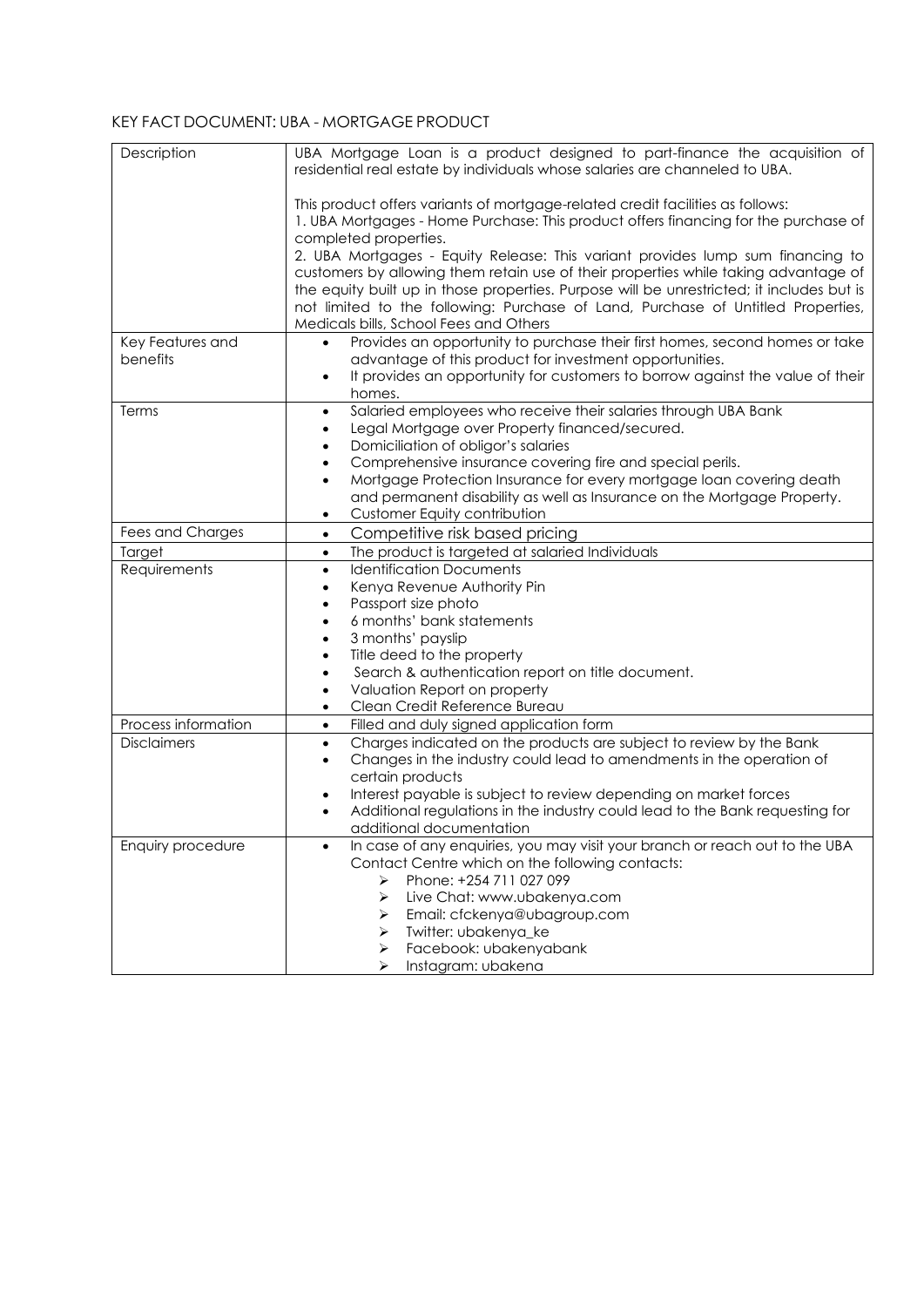#### KEY FACT DOCUMENT: REVOLVING PERSONAL OVERDRAFT

| Description                  | A personal overdraft allows you to overdraw your account and can help you<br>manage your cash flow by giving you access to additional funds when you<br>need it.                                                                                                                                                                                                                                              |
|------------------------------|---------------------------------------------------------------------------------------------------------------------------------------------------------------------------------------------------------------------------------------------------------------------------------------------------------------------------------------------------------------------------------------------------------------|
| Key Features and<br>benefits | Interest is calculated based on the amount accessed by the<br>$\bullet$<br>applicant.<br>Competitive interest rates<br>٠<br>Quick turnaround time<br>$\bullet$                                                                                                                                                                                                                                                |
| Terms                        | Salaried employees who receive their salaries through UBA Bank<br>$\bullet$<br>Employer's letter of awareness<br>٠<br>Credit Insurance<br>٠<br>180 days with monthly clean up<br>$\bullet$<br>Maximum of US\$3000 or 50% of obligor's monthly payroll income<br>٠                                                                                                                                             |
| Fees and Charges             | Competitive risk based pricing<br>$\bullet$                                                                                                                                                                                                                                                                                                                                                                   |
| Target                       | Individuals whose salaries are regularly paid through the Bank.<br>$\bullet$                                                                                                                                                                                                                                                                                                                                  |
| Requirements                 | <b>Identification Documents</b><br>$\bullet$<br>Kenya Revenue Authority Pin<br>$\bullet$<br>Passport size photo<br>$\bullet$<br>Latest 6 months' bank statements<br>$\bullet$<br>Latest 3 months' payslip<br>$\bullet$                                                                                                                                                                                        |
| Process information          | Filled and duly signed application form<br>$\bullet$                                                                                                                                                                                                                                                                                                                                                          |
| <b>Disclaimers</b>           | Charges indicated on the products are subject to review by the<br>$\bullet$<br><b>Bank</b><br>Changes in the industry could lead to amendments in the operation<br>$\bullet$<br>of certain products<br>Interest payable is subject to review depending on market forces<br>$\bullet$<br>Additional regulations in the industry could lead to the Bank<br>$\bullet$<br>requesting for additional documentation |
| Enquiry procedure            | In case of any enquiries, you may visit your branch or reach out to<br>$\bullet$<br>the UBA Contact Centre which on the following contacts:<br>Phone: +254 711 027 099<br>➤<br>Live Chat: www.ubakenya.com<br>➤<br>Email: cfckenya@ubagroup.com<br>➤<br>Twitter: ubakenya_ke<br>➤<br>Facebook: ubakenyabank<br>Instagram: ubakena<br>➤                                                                        |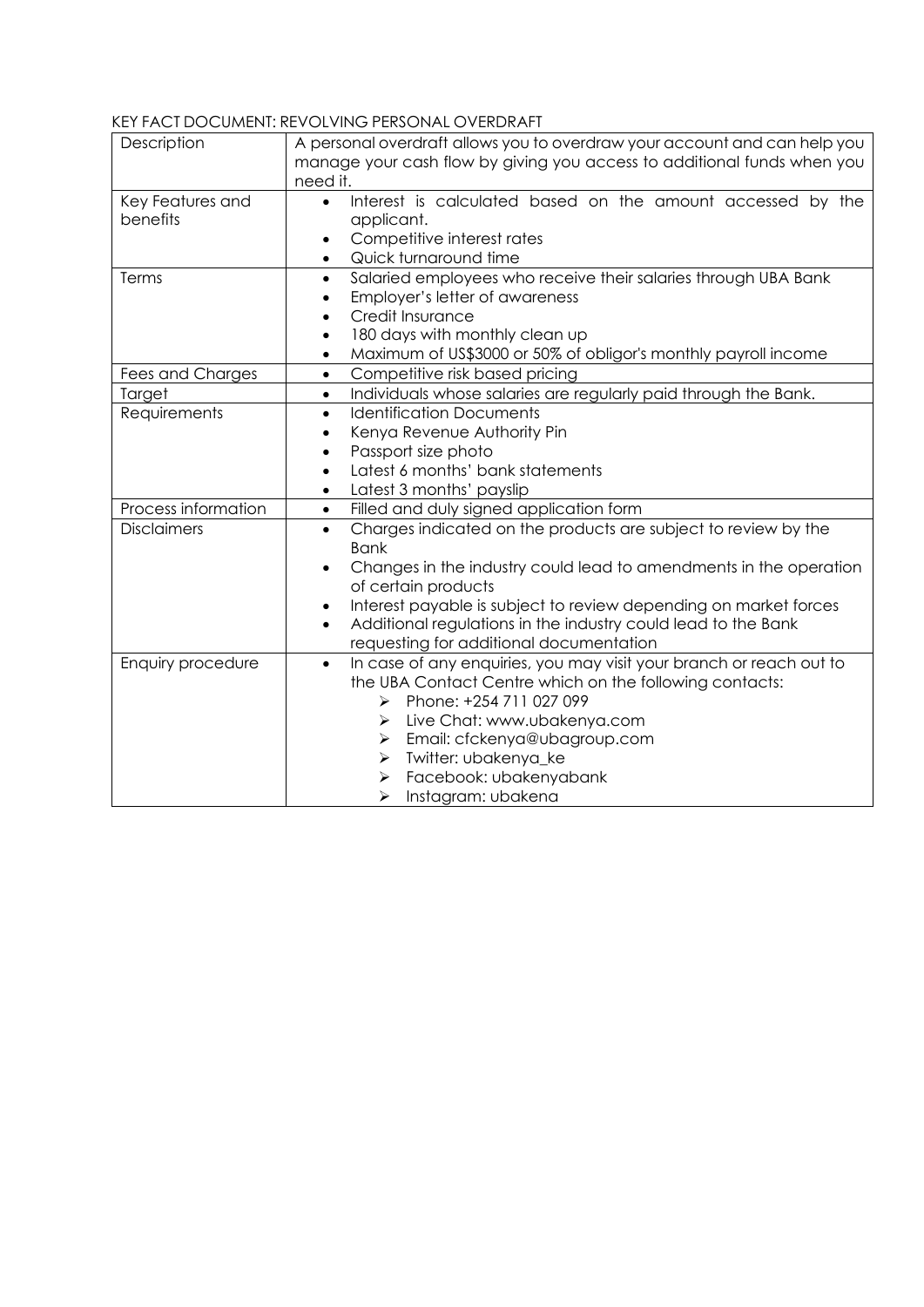# KEY FACT DOCUMENT: ASSET FINANCE (AUTO LOANS)

| Description         | The UBA Auto Loan Product is a scheme for part-financing of brand new                                 |
|---------------------|-------------------------------------------------------------------------------------------------------|
|                     | vehicles for customers whose salaries are domiciled with the Bank                                     |
| Key Features and    | Interest is calculated based on the amount accessed by the                                            |
| benefits            | applicant.                                                                                            |
|                     | Competitive interest rates<br>$\bullet$                                                               |
|                     | Quick turnaround time<br>$\bullet$                                                                    |
| Terms               | Equity contribution<br>$\bullet$                                                                      |
|                     | Maximum tenor of 48 months<br>$\bullet$                                                               |
|                     | Maximum loan amount of US\$50,000<br>٠                                                                |
| Fees and Charges    | Competitive risk based pricing<br>$\bullet$                                                           |
| Target              | Individual Salaried employees who receive their salaries through UBA<br>$\bullet$<br><b>Bank</b>      |
| Requirements        | Must be a UBA bank customer<br>$\bullet$                                                              |
|                     | Salary must be processed through UBA<br>$\bullet$                                                     |
|                     | Comprehensive Insurance on the vehicle being financed, registered<br>$\bullet$                        |
|                     | in the name of UBA/Customer's Name.                                                                   |
|                     | Credit Life Insurance (covering Job loss, Permanent disability and<br>$\bullet$                       |
|                     | Death)                                                                                                |
|                     | Tracking device<br>$\bullet$                                                                          |
| Process information | Filled and duly signed application form<br>$\bullet$                                                  |
| <b>Disclaimers</b>  | Charges indicated on the products are subject to review by the<br>$\bullet$                           |
|                     | <b>Bank</b>                                                                                           |
|                     | Changes in the industry could lead to amendments in the operation<br>$\bullet$<br>of certain products |
|                     | Interest payable is subject to review depending on market forces<br>$\bullet$                         |
|                     | Additional regulations in the industry could lead to the Bank<br>$\bullet$                            |
|                     | requesting for additional documentation                                                               |
| Enquiry procedure   | In case of any enquiries, you may visit your branch or reach out to<br>$\bullet$                      |
|                     | the UBA Contact Centre which on the following contacts:                                               |
|                     | Phone: +254 711 027 099<br>⋗                                                                          |
|                     | Live Chat: www.ubakenya.com<br>⋗                                                                      |
|                     | Email: cfckenya@ubagroup.com<br>➤                                                                     |
|                     | Twitter: ubakenya_ke<br>➤                                                                             |
|                     | Facebook: ubakenyabank<br>➤                                                                           |
|                     | Instagram: ubakena<br>➤                                                                               |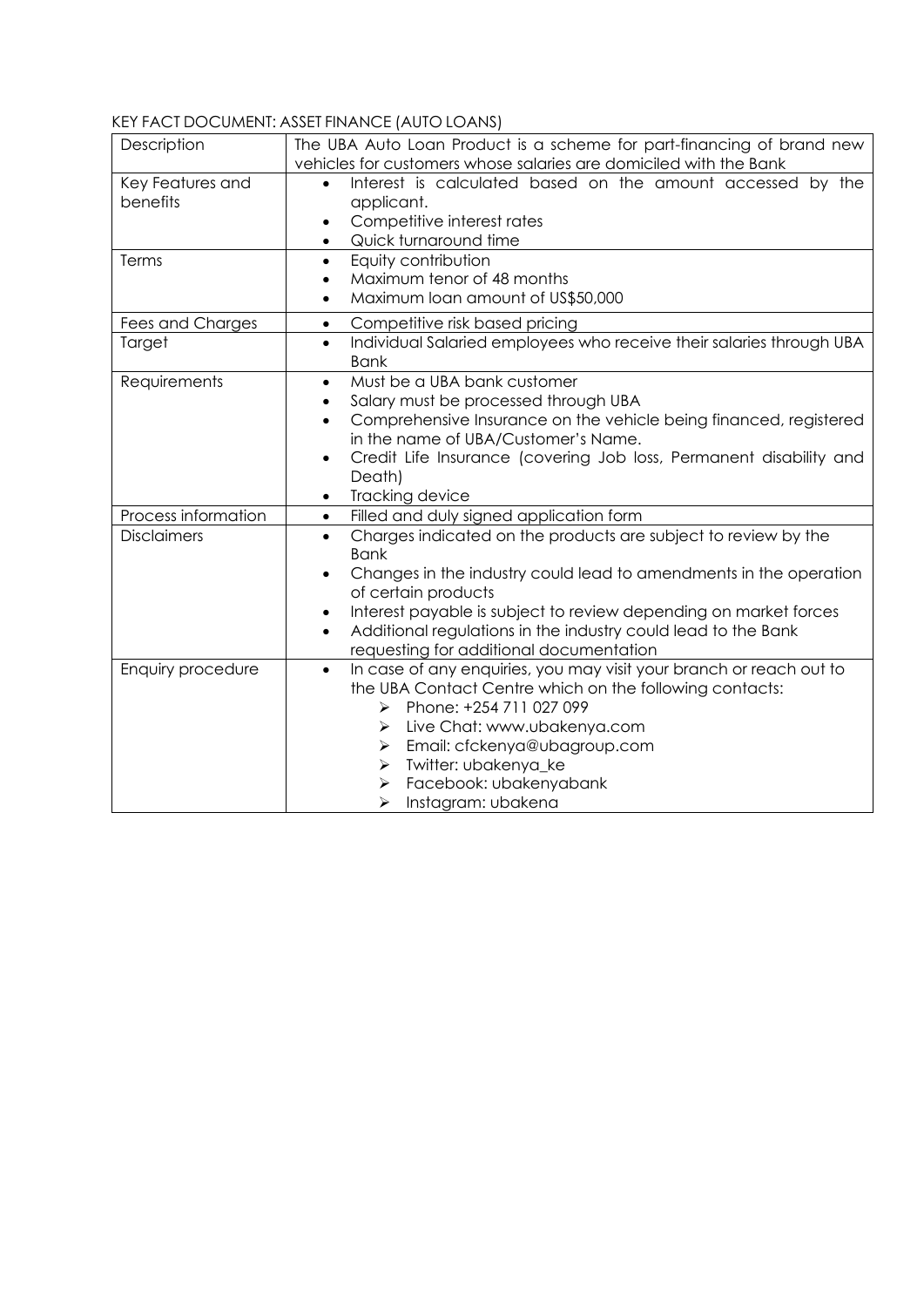# KEY FACT DOCUMENT: ASSET FINANCE (OTHER HOUSEHOLD ASSETS)

| Description         | The<br>allows<br>purchase<br>product<br>consumers<br>to<br>variety<br>of<br>a     |
|---------------------|-----------------------------------------------------------------------------------|
|                     | assets ranging from smartphones, furniture, laptops, household appliances,        |
|                     | etc.                                                                              |
| Key Features<br>and | Interest is calculated based on the amount accessed by the<br>$\bullet$           |
| benefits            | applicant.                                                                        |
|                     | Competitive interest rates<br>$\bullet$                                           |
|                     | Quick turnaround time<br>$\bullet$                                                |
| Terms               | Tenor of $3 - 24$ months<br>$\bullet$                                             |
|                     | Collateral is the asset being financed<br>٠                                       |
|                     | Maximum loan amount is KS1.395m (\$12,500)<br>$\bullet$                           |
|                     | Equity contribution<br>٠                                                          |
| Fees and Charges    | Competitive risk based pricing<br>$\bullet$                                       |
| Target              | Individual Salaried employees who receive their salaries through UBA<br>$\bullet$ |
|                     | <b>Bank</b><br>Must be a UBA bank customer                                        |
| Requirements        | $\bullet$                                                                         |
|                     | Salary must be processed through UBA<br>٠<br>Credit Life Insurance                |
|                     | $\bullet$<br>Insurance over the asset financed.<br>$\bullet$                      |
|                     | Clean credit bureau reports<br>$\bullet$                                          |
| Process information | Filled and duly signed application form<br>$\bullet$                              |
| <b>Disclaimers</b>  | Charges indicated on the products are subject to review by the Bank<br>$\bullet$  |
|                     | Changes in the industry could lead to amendments in the operation<br>$\bullet$    |
|                     | of certain products                                                               |
|                     | Interest payable is subject to review depending on market forces<br>$\bullet$     |
|                     | Additional regulations in the industry could lead to the Bank<br>$\bullet$        |
|                     | requesting for additional documentation                                           |
| Enquiry procedure   | In case of any enquiries, you may visit your branch or reach out to<br>$\bullet$  |
|                     | the UBA Contact Centre which on the following contacts:                           |
|                     | Phone: +254 711 027 099<br>$\blacktriangleright$                                  |
|                     | Live Chat: www.ubakenya.com<br>⋗                                                  |
|                     | Email: cfckenya@ubagroup.com<br>⋗                                                 |
|                     | Twitter: ubakenya_ke<br>➤                                                         |
|                     | Facebook: ubakenyabank<br>➤                                                       |
|                     | Instagram: ubakena<br>➤                                                           |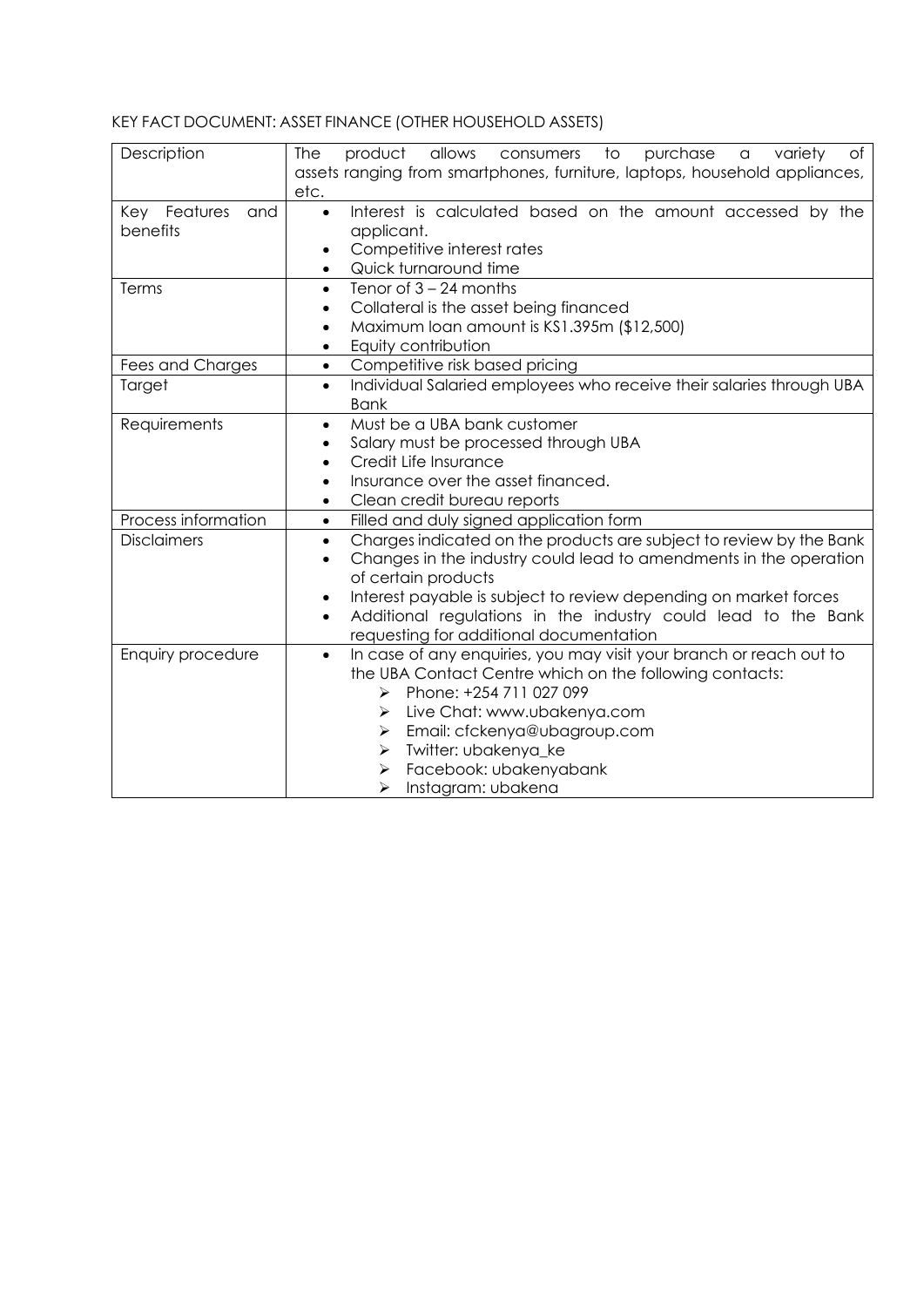# KEY FACT DOCUMENT: UBA SCHOOLS

| Description         | This product programme is designed to provide financing to registered<br>schools in the form of a bouquet of loan products targeted at meeting<br>working capital and assets needs of registered privately-owned schools |
|---------------------|--------------------------------------------------------------------------------------------------------------------------------------------------------------------------------------------------------------------------|
| Key Features and    | Interest is calculated based on the amount accessed by the<br>$\bullet$                                                                                                                                                  |
| benefits            | applicant.                                                                                                                                                                                                               |
|                     | Competitive interest rates                                                                                                                                                                                               |
|                     | Quick turnaround time<br>$\bullet$                                                                                                                                                                                       |
| Terms               | Overdraft/Short Term Loan/ Asset Finance: Based on annual turnover<br>$\bullet$                                                                                                                                          |
|                     | <b>Customer Equity Contribution for Asset Finance:</b><br>$\bullet$                                                                                                                                                      |
| Fees and Charges    | Competitive risk based pricing<br>$\bullet$                                                                                                                                                                              |
| Target              | Duly registered Private Schools (Nursery/ Primary, Secondary and<br>$\bullet$<br>Tertiary Institutions with accounts domiciled in UBA, Kenya                                                                             |
| Requirements        | School fees collections with UBA Kenya account<br>$\bullet$                                                                                                                                                              |
|                     | Personal Guarantees of Directors and/or Proprietors<br>$\bullet$                                                                                                                                                         |
|                     | Key man insurance on the Directors/Proprietors<br>$\bullet$                                                                                                                                                              |
|                     | Comprehensive Insurance cover on the property<br>$\bullet$                                                                                                                                                               |
|                     | Valuation report on the property<br>$\bullet$                                                                                                                                                                            |
| Process information | Filled and duly signed application form<br>$\bullet$                                                                                                                                                                     |
| <b>Disclaimers</b>  | Charges indicated on the products are subject to review by the Bank<br>$\bullet$                                                                                                                                         |
|                     | Changes in the industry could lead to amendments in the operation                                                                                                                                                        |
|                     | of certain products                                                                                                                                                                                                      |
|                     | Interest payable is subject to review depending on market forces<br>$\bullet$                                                                                                                                            |
|                     | Additional regulations in the industry could lead to the Bank<br>$\bullet$                                                                                                                                               |
|                     | requesting for additional documentation                                                                                                                                                                                  |
| Enquiry procedure   | In case of any enquiries, you may visit your branch or reach out to<br>$\bullet$                                                                                                                                         |
|                     | the UBA Contact Centre which on the following contacts:                                                                                                                                                                  |
|                     | Phone: +254 711 027 099<br>$\blacktriangleright$                                                                                                                                                                         |
|                     | Live Chat: www.ubakenya.com<br>⋗                                                                                                                                                                                         |
|                     | Email: cfckenya@ubagroup.com<br>➤                                                                                                                                                                                        |
|                     | Twitter: ubakenya_ke<br>➤                                                                                                                                                                                                |
|                     | Facebook: ubakenyabank<br>➤                                                                                                                                                                                              |
|                     | Instagram: ubakena<br>➤                                                                                                                                                                                                  |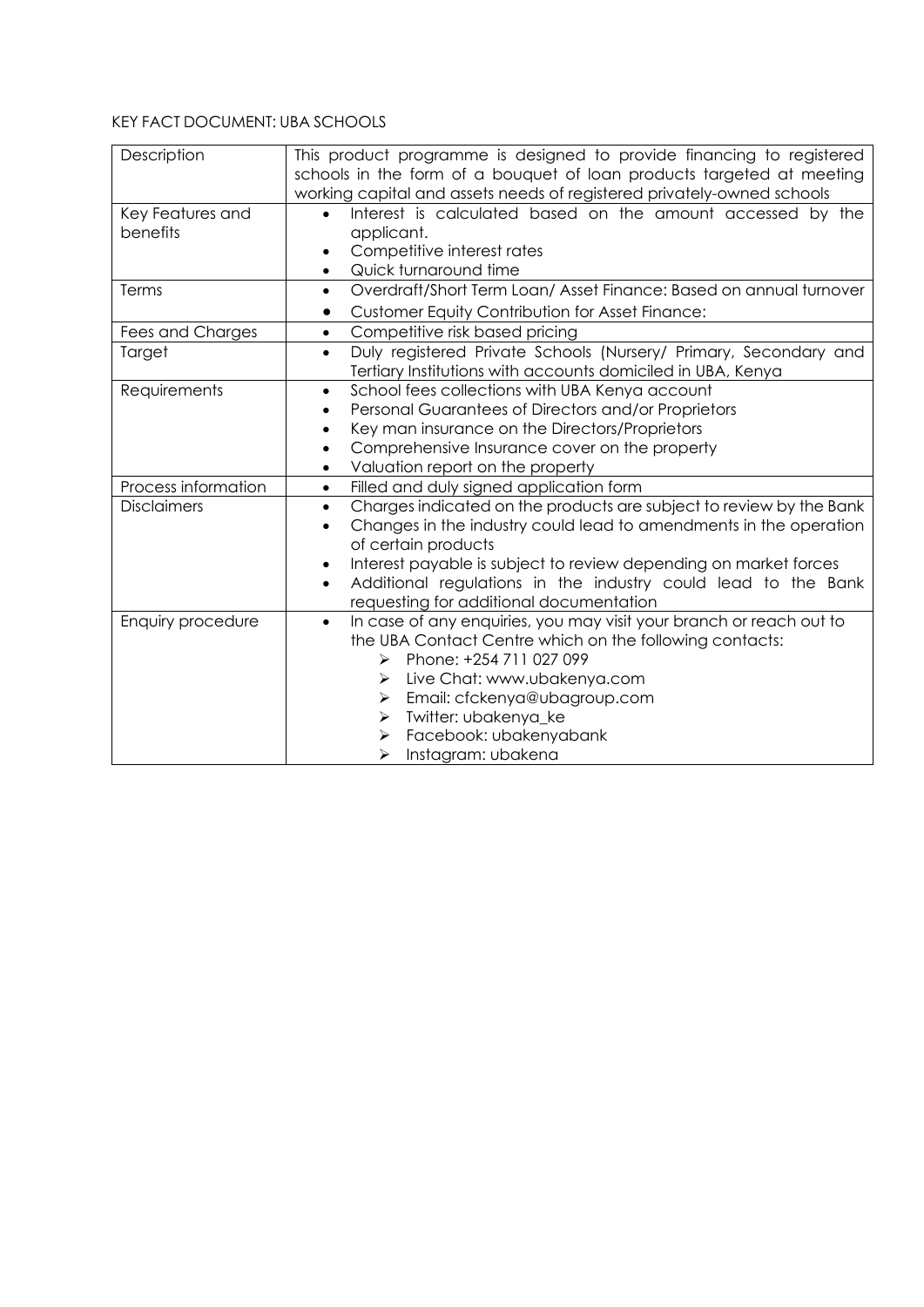#### KEY FACT DOCUMENT: UBA MEDICAL FINANCE

| Description         | This product is designed to provide financing to registered hospitals/medical<br>centres to enable them to meet their working capital requirement(s) as well<br>as to finance expansion/upgrade and purchase of equipment. Facility is                                                                                                                                                      |
|---------------------|---------------------------------------------------------------------------------------------------------------------------------------------------------------------------------------------------------------------------------------------------------------------------------------------------------------------------------------------------------------------------------------------|
|                     | offered in form of a bouquet of term loan, overdraft and asset finance                                                                                                                                                                                                                                                                                                                      |
| Key Features and    | Interest is calculated based on the amount accessed by the<br>$\bullet$                                                                                                                                                                                                                                                                                                                     |
| benefits            | applicant.                                                                                                                                                                                                                                                                                                                                                                                  |
|                     | Competitive interest rates<br>$\bullet$                                                                                                                                                                                                                                                                                                                                                     |
|                     | Quick turnaround time<br>$\bullet$                                                                                                                                                                                                                                                                                                                                                          |
| Terms               | Term loan, Overdraft, Asset finance: Based on annual turnover<br>$\bullet$                                                                                                                                                                                                                                                                                                                  |
|                     | Equity contribution for general assets and specialized equipment's or<br>$\bullet$<br>Medical Equipment.                                                                                                                                                                                                                                                                                    |
| Fees and Charges    | Competitive risk based pricing<br>$\bullet$                                                                                                                                                                                                                                                                                                                                                 |
| Target              | The product is targeted at Medical Centers<br>$\bullet$                                                                                                                                                                                                                                                                                                                                     |
| Requirements        | All documents for perfection of Legal Mortgage, all assets debenture,<br>$\bullet$<br>cash collateral or Asset(s) financed (whichever is applicable)<br>Comprehensive Insurance certificate<br>$\bullet$<br>Valuation report<br>$\bullet$                                                                                                                                                   |
|                     | Personal Guarantee of MD/CEO of the company.<br>$\bullet$                                                                                                                                                                                                                                                                                                                                   |
| Process information | Filled and duly signed application form<br>$\bullet$                                                                                                                                                                                                                                                                                                                                        |
| <b>Disclaimers</b>  | Charges indicated on the products are subject to review by the Bank<br>$\bullet$<br>Changes in the industry could lead to amendments in the operation<br>$\bullet$<br>of certain products<br>Interest payable is subject to review depending on market forces<br>٠<br>Additional regulations in the industry could lead to the Bank<br>$\bullet$<br>requesting for additional documentation |
| Enquiry procedure   | In case of any enquiries, you may visit your branch or reach out to<br>$\bullet$<br>the UBA Contact Centre which on the following contacts:<br>Phone: +254 711 027 099<br>$\blacktriangleright$<br>Live Chat: www.ubakenya.com<br>⋗<br>Email: cfckenya@ubagroup.com<br>⋗<br>Twitter: ubakenya_ke<br>➤<br>Facebook: ubakenyabank<br>➤<br>Instagram: ubakena<br>➤                             |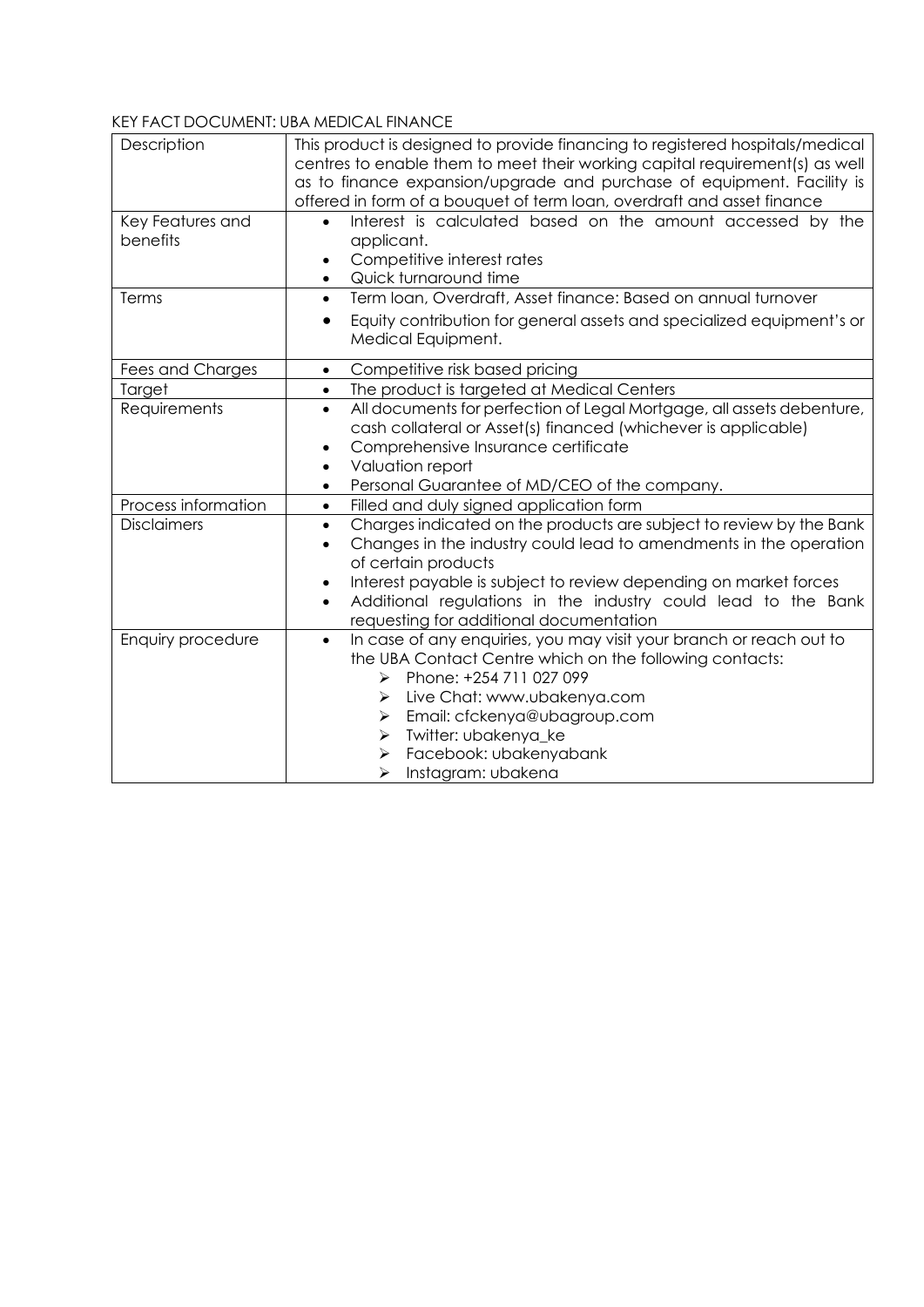#### KEY FACT DOCUMENT: INSURANCE PREMIUM FINANCE

| Description         | To provide Insurance Premium Finance (IPF) to qualifying applicants to<br>enable them to pay their insurance premiums through acceptable insurance<br>companies. IPF is a specialized finance facility that allows the insured to<br>spread insurance premium payment over the term of the policy rather than<br>paying the full premium upfront. |
|---------------------|---------------------------------------------------------------------------------------------------------------------------------------------------------------------------------------------------------------------------------------------------------------------------------------------------------------------------------------------------|
| Key Features and    | Interest is calculated based on the amount and tenor requested by                                                                                                                                                                                                                                                                                 |
| benefits            | the applicant.                                                                                                                                                                                                                                                                                                                                    |
|                     | Competitive interest rates<br>$\bullet$                                                                                                                                                                                                                                                                                                           |
|                     | Quick turnaround time<br>$\bullet$                                                                                                                                                                                                                                                                                                                |
| Terms               | Based on account turnover<br>$\bullet$                                                                                                                                                                                                                                                                                                            |
|                     | No minimum tenor.<br>$\bullet$                                                                                                                                                                                                                                                                                                                    |
| Fees and Charges    | Competitive risk based pricing<br>$\bullet$                                                                                                                                                                                                                                                                                                       |
| Target              | Salaried individuals<br>$\bullet$                                                                                                                                                                                                                                                                                                                 |
|                     | Corporate clients<br>$\bullet$                                                                                                                                                                                                                                                                                                                    |
|                     | Commercial entities (e.g. sole proprietors & partnerships), seeking<br>$\bullet$                                                                                                                                                                                                                                                                  |
|                     | general insurance policies                                                                                                                                                                                                                                                                                                                        |
| Requirements        | Signed Insurance Premium Finance agreement contract/form.<br>٠                                                                                                                                                                                                                                                                                    |
|                     | Post-dated cheques or standing order form<br>$\bullet$                                                                                                                                                                                                                                                                                            |
|                     | Customer to provide basic KYC documents i.e. copies of National ID<br>$\bullet$                                                                                                                                                                                                                                                                   |
|                     | or passport & KRA PIN certificate.                                                                                                                                                                                                                                                                                                                |
| Process information | Filled and duly signed application form<br>$\bullet$                                                                                                                                                                                                                                                                                              |
| <b>Disclaimers</b>  | Charges indicated on the products are subject to review by the Bank<br>$\bullet$<br>Changes in the industry could lead to amendments in the operation<br>$\bullet$<br>of certain products                                                                                                                                                         |
|                     | Interest payable is subject to review depending on market forces<br>$\bullet$                                                                                                                                                                                                                                                                     |
|                     | Additional regulations in the industry could lead to the Bank<br>$\bullet$                                                                                                                                                                                                                                                                        |
|                     | requesting for additional documentation                                                                                                                                                                                                                                                                                                           |
| Enquiry procedure   | In case of any enquiries, you may visit your branch or reach out to<br>$\bullet$                                                                                                                                                                                                                                                                  |
|                     | the UBA Contact Centre which on the following contacts:                                                                                                                                                                                                                                                                                           |
|                     | Phone: +254 711 027 099<br>⋗                                                                                                                                                                                                                                                                                                                      |
|                     | Live Chat: www.ubakenya.com<br>⋗                                                                                                                                                                                                                                                                                                                  |
|                     | Email: cfckenya@ubagroup.com<br>➤                                                                                                                                                                                                                                                                                                                 |
|                     | Twitter: ubakenya_ke<br>➤                                                                                                                                                                                                                                                                                                                         |
|                     | Facebook: ubakenyabank                                                                                                                                                                                                                                                                                                                            |
|                     | Instagram: ubakena<br>➤                                                                                                                                                                                                                                                                                                                           |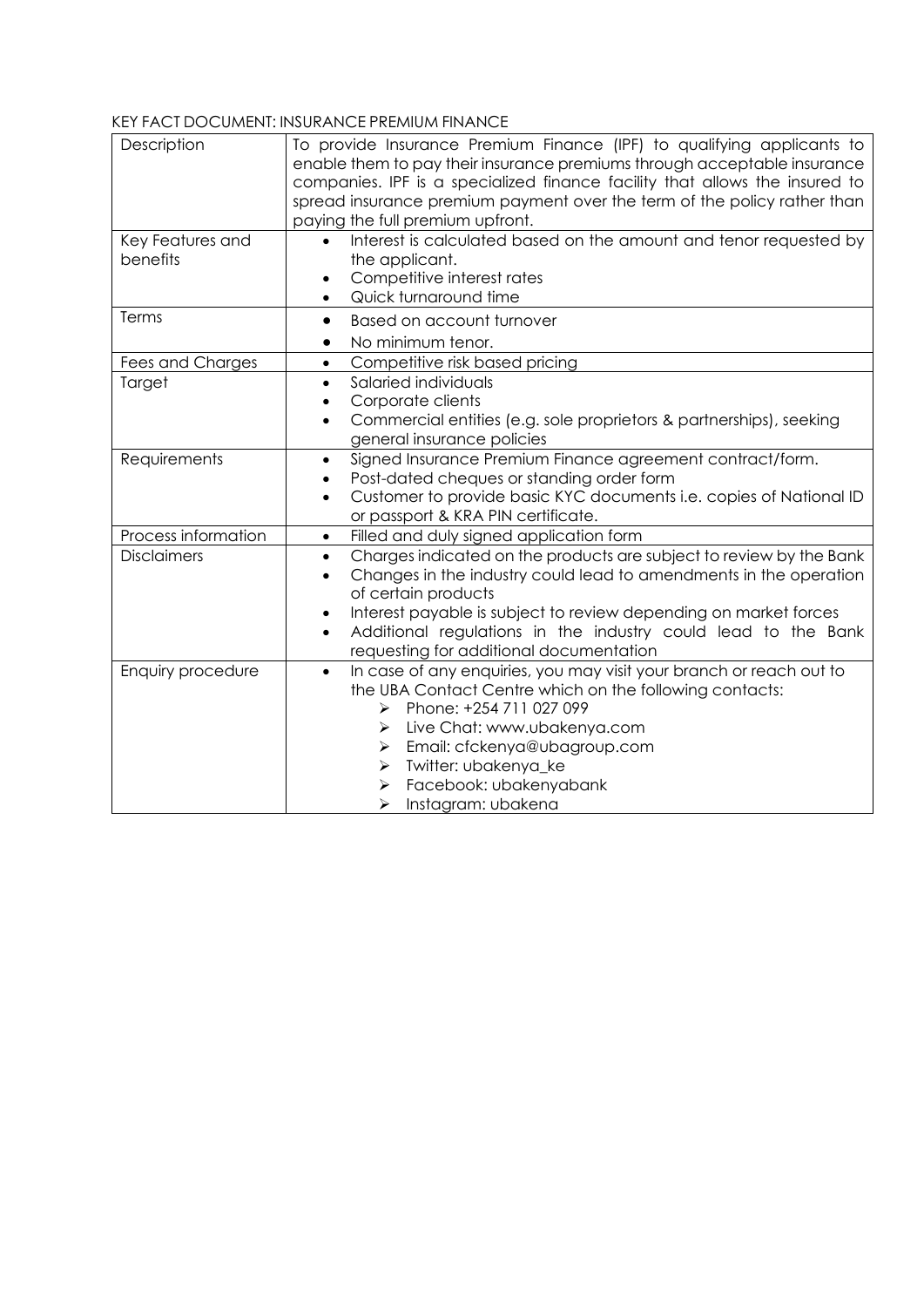#### KEY FACT DOCUMENT: TEMPORARY OVERDRAFT

| Description         | This product allows temporary facilities to be granted against proven<br>account activity. This is to meet temporary shortfalls in their working capital<br>requirements, in form of one-off overdraft facility.                                                                      |
|---------------------|---------------------------------------------------------------------------------------------------------------------------------------------------------------------------------------------------------------------------------------------------------------------------------------|
| Key Features and    | Competitive interest rates<br>$\bullet$                                                                                                                                                                                                                                               |
| benefits            | Quick turnaround time                                                                                                                                                                                                                                                                 |
| Terms               | Tenor of 30 days.<br>$\bullet$                                                                                                                                                                                                                                                        |
|                     | Based on account turnover<br>$\bullet$                                                                                                                                                                                                                                                |
| Fees and Charges    | Competitive risk based pricing<br>$\bullet$                                                                                                                                                                                                                                           |
| Target              | <b>Commercial and Retail Customers</b><br>$\bullet$                                                                                                                                                                                                                                   |
| Requirements        | UBA account to receive sales proceeds or assignment of receivables<br>$\bullet$<br>Personal guarantee of the Directors<br>$\bullet$                                                                                                                                                   |
|                     | Customers of UBA with operational business accounts.<br>$\bullet$                                                                                                                                                                                                                     |
| Process information | Filled and duly signed application form<br>$\bullet$                                                                                                                                                                                                                                  |
| <b>Disclaimers</b>  | Charges indicated on the products are subject to review by the<br>$\bullet$<br><b>Bank</b>                                                                                                                                                                                            |
|                     | Changes in the industry could lead to amendments in the operation<br>$\bullet$                                                                                                                                                                                                        |
|                     | $\bullet$                                                                                                                                                                                                                                                                             |
|                     | $\bullet$                                                                                                                                                                                                                                                                             |
|                     |                                                                                                                                                                                                                                                                                       |
| Enquiry procedure   | In case of any enquiries, you may visit your branch or reach out to<br>$\bullet$<br>the UBA Contact Centre which on the following contacts:<br>Phone: +254 711 027 099<br>➤<br>Live Chat: www.ubakenya.com<br>⋗<br>Email: cfckenya@ubagroup.com<br>⋗                                  |
|                     |                                                                                                                                                                                                                                                                                       |
|                     |                                                                                                                                                                                                                                                                                       |
|                     | of certain products<br>Interest payable is subject to review depending on market forces<br>Additional regulations in the industry could lead to the Bank<br>requesting for additional documentation<br>Twitter: ubakenya_ke<br>≻<br>Facebook: ubakenyabank<br>Instagram: ubakena<br>➤ |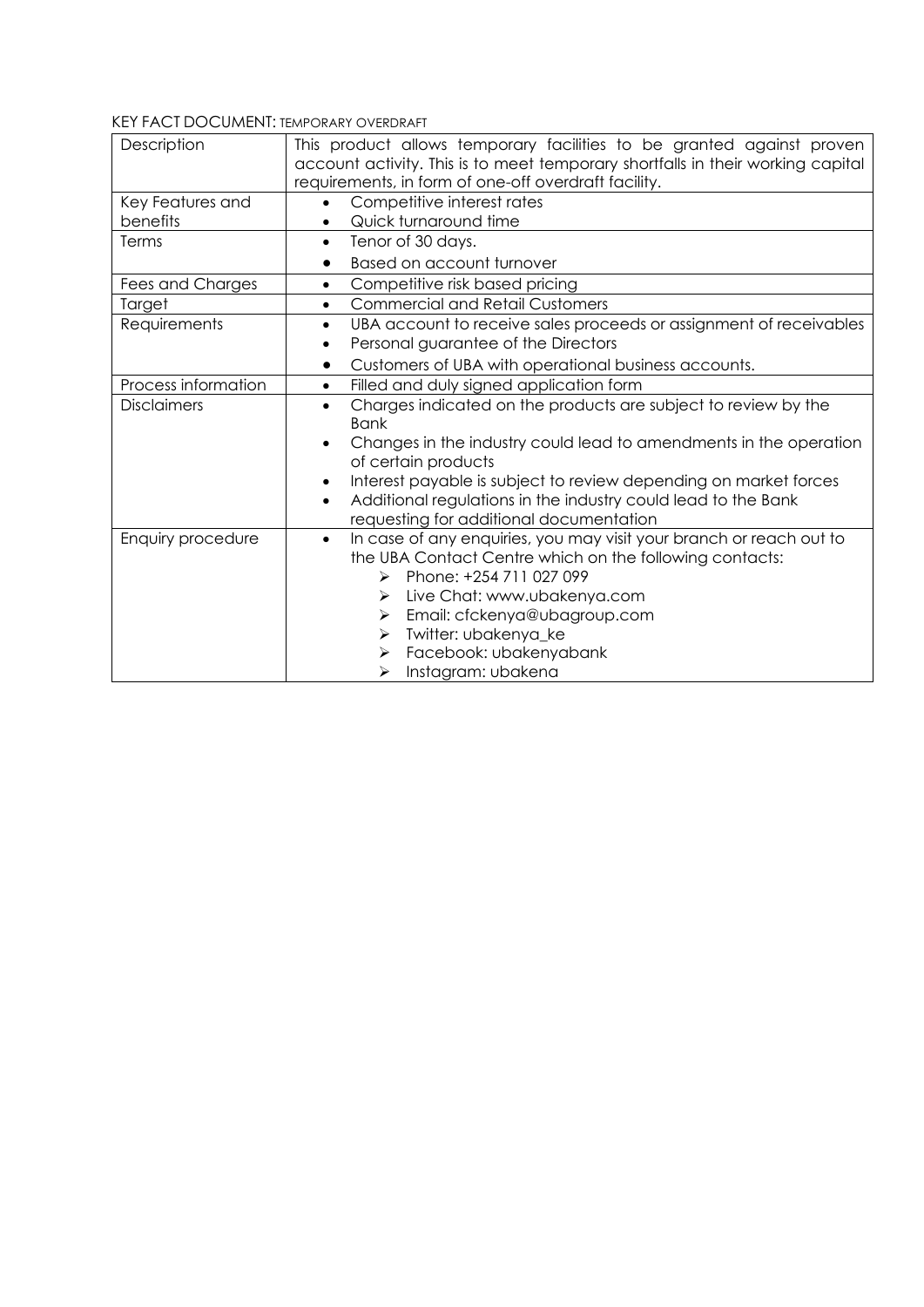#### KEY FACT DOCUMENT: BONDS AND GUARANTEES

| Description                  | The product offers undertaking on the part of the bank that if the customer defaults,<br>the beneficiary will be refunded or compensated by the bank to the extent of its<br>undertaking on the presentation of pre-determined documents.                                                                                                                                                                                               |
|------------------------------|-----------------------------------------------------------------------------------------------------------------------------------------------------------------------------------------------------------------------------------------------------------------------------------------------------------------------------------------------------------------------------------------------------------------------------------------|
| Products offered             | Bid Bonds - This is a bond issued by the bank on behalf of a customer to aid                                                                                                                                                                                                                                                                                                                                                            |
|                              | him in bidding for a contract.<br>Performance Bonds - This is an undertaking required by the contractee<br>$\bullet$<br>/principal from a contractor as security for their performance.<br>Custom Bonds - These are bonds issued on behalf of the customers (mostly<br>$\bullet$<br>established clearing agents) to the board of customs and excise to enable<br>them to move imported goods straight to their warehouses without going |
|                              | through the rigors of paying duties initially. These duties are however paid at<br>a later date.<br>Excise Bonds - This is an undertaking given on behalf of a customer to the<br>$\bullet$<br>board of customs and excise, which allows him to sell locally manufactured                                                                                                                                                               |
|                              | goods before the payment of excise duties.<br>Re-Exportation Bond - This is an undertaking that goods (highly specialized<br>$\bullet$<br>machinery for drilling, trade fair, or goods in transit) that are allowed entry<br>without payment of duties would be re-exported.                                                                                                                                                            |
|                              | Guarantee - A guarantee is an undertaking or collateral agreement where<br>$\bullet$<br>the bank agrees to be liable for the debt of a customer to a third party or<br>beneficiary on default.                                                                                                                                                                                                                                          |
|                              | Advance Payment guarantee - This is a guarantee issued to enable<br>$\bullet$<br>contractor's mobilization funds for contracts won.<br>Retention fee guarantee - This is an undertaking by the bank to the client of                                                                                                                                                                                                                    |
|                              | a contractor, which enables him to collect the funds that ordinarily would<br>have been for a specified period to take care of any flaw on the project<br>executed.                                                                                                                                                                                                                                                                     |
|                              | Indemnity - Contract of Indemnity entails an undertaking by the bank to<br>$\bullet$<br>indemnify the beneficiary against all liabilities, losses, damages, costs,<br>expenses claim and demands which may arise in the course of the customer<br>performing a contract.                                                                                                                                                                |
| Key Features and<br>benefits | Competitive commissions and fees<br>$\bullet$<br>Quick turnaround time<br>$\bullet$                                                                                                                                                                                                                                                                                                                                                     |
| Terms                        | Tenor of 365 days<br>$\bullet$                                                                                                                                                                                                                                                                                                                                                                                                          |
|                              | Accommodate open-ended for States governments, Federal government,<br>$\bullet$<br>NDDC, MDAs and Federal government agencies.                                                                                                                                                                                                                                                                                                          |
| Fees and Charges             | Competitive risk based pricing<br>$\bullet$                                                                                                                                                                                                                                                                                                                                                                                             |
| Target                       | Corporate customers<br>$\bullet$                                                                                                                                                                                                                                                                                                                                                                                                        |
| Requirements                 | Commercial customers who engage in regular contract and supply jobs<br>$\bullet$<br>Completed customer guarantees application form<br>$\bullet$<br>Certificate of Incorporation/business registration<br>$\bullet$                                                                                                                                                                                                                      |
|                              | Copy of the contract document calling for the bond/guarantee<br>$\bullet$                                                                                                                                                                                                                                                                                                                                                               |
| Process information          | Filled and duly signed application form<br>$\bullet$                                                                                                                                                                                                                                                                                                                                                                                    |
| <b>Disclaimers</b>           | Charges indicated on the products are subject to review by the Bank<br>$\bullet$<br>Changes in the industry could lead to amendments in the operation of<br>$\bullet$<br>certain products<br>Interest payable is subject to review depending on market forces<br>$\bullet$                                                                                                                                                              |
|                              | Additional regulations in the industry could lead to the Bank requesting for<br>$\bullet$<br>additional documentation                                                                                                                                                                                                                                                                                                                   |
| Enquiry procedure            | In case of any enquiries, you may visit your branch or reach out to the UBA<br>$\bullet$<br>Contact Centre which on the following contacts:<br>Phone: +254 711 027 099<br>➤<br>Live Chat: www.ubakenya.com<br>⋗<br>Email: cfckenya@ubagroup.com<br>➤<br>Twitter: ubakenya_ke<br>➤<br>Facebook: ubakenyabank<br>➤                                                                                                                        |
|                              | Instagram: ubakena<br>➤                                                                                                                                                                                                                                                                                                                                                                                                                 |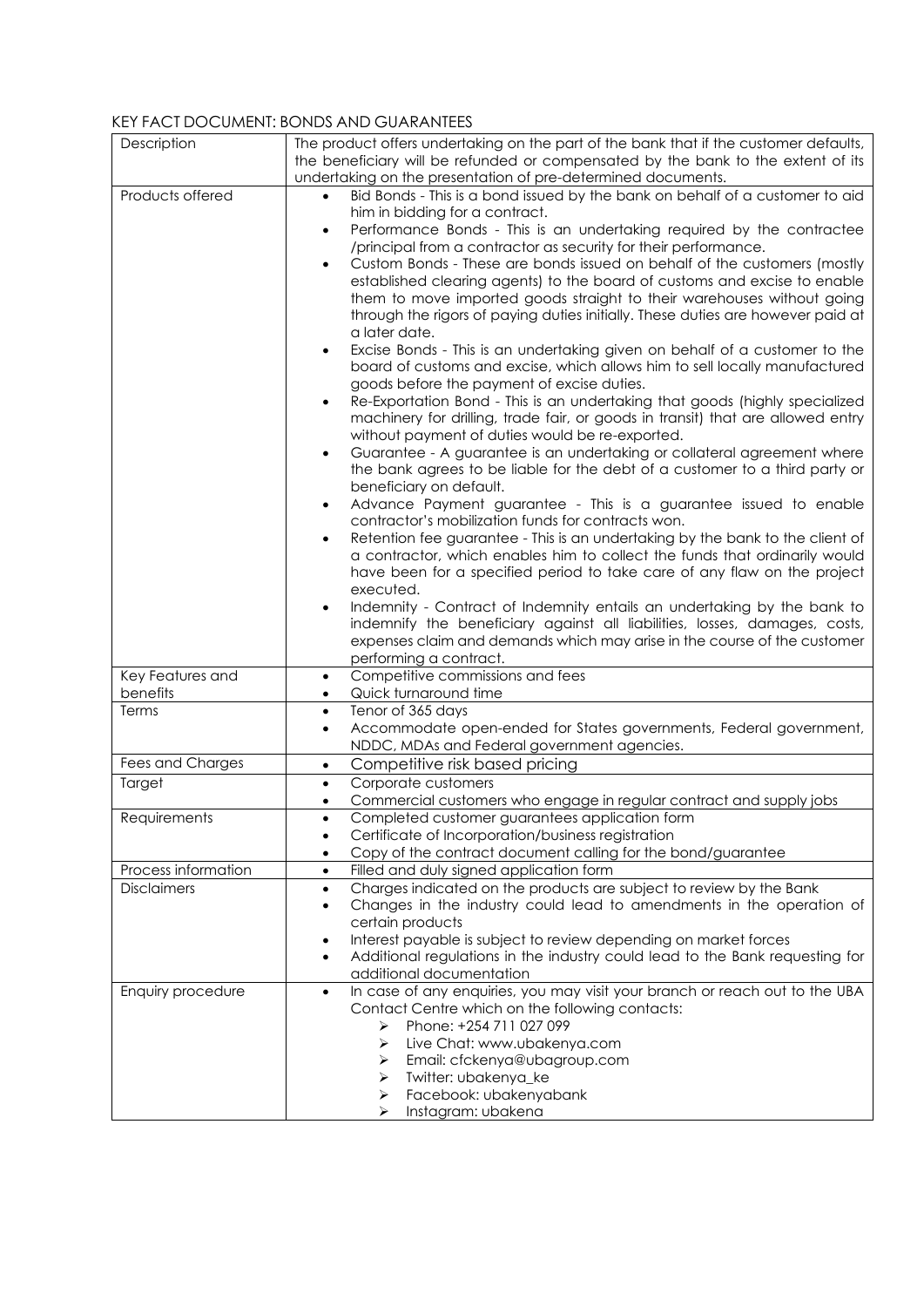### KEY FACT DOCUMENT: UBA PREPAID CARDS

| Description             | The UBA Visa Prepaid card works like a debit card but without need for the                 |
|-------------------------|--------------------------------------------------------------------------------------------|
|                         | cardholder to own/operate a bank account with UBA. The card can be in                      |
|                         | Kenya Shilling or Dollar denominated and pre-funded and reloadable. It is                  |
|                         | internationally accepted in all Visa acceptance points. The card can be                    |
|                         | used for ATM, POS and Web transactions.                                                    |
| Key Features and        | Simple and convenient alternative to cash or debit card payments                           |
|                         |                                                                                            |
| benefits                | Provides up to date transaction history.                                                   |
|                         | Increase security - the card is Chip and Pin protected.<br>$\bullet$                       |
|                         | Eliminates the need to carry large sums of cash.<br>$\bullet$                              |
|                         | Value on card can be retrieved even if card is lost.<br>$\bullet$                          |
|                         | Customer can perform card to card transfer via web platform.<br>$\bullet$                  |
|                         | Allows for the non-banking population (non-account holders) to                             |
|                         | obtain a Visa Prepaid Card and become part of a financial world                            |
| Fees and Charges        | All fees and charges are subject to 20% excise duty: Issuance and                          |
|                         | Replacement                                                                                |
|                         | VISA Card Issuance fees - KES 500                                                          |
|                         | Card Load fee - Kes 100<br>$\bullet$                                                       |
|                         | SMS alerts - Kes 10<br>$\bullet$                                                           |
|                         | Card replacement - KES 500<br>$\bullet$                                                    |
| <b>Types of Prepaid</b> | Retail Prepaid Cards.<br>$\bullet$                                                         |
| Cards Issued            | Corporate Prepaid Cards (Salary Cards, Travel Cards, and Expense<br>$\bullet$              |
|                         | Cards).                                                                                    |
|                         | Co-Branded Prepaid Cards (for Retail distribution, Loyalty programs<br>$\bullet$           |
|                         | for example)                                                                               |
| Types of Transaction    |                                                                                            |
|                         | Cash to card loading in UBA branches.<br>$\bullet$                                         |
|                         | Card loading through Mobile Banking.<br>$\bullet$                                          |
|                         | Card loading through Internet Banking.<br>$\bullet$                                        |
|                         | Account to multiple cards transfer of funds (For Corporates).<br>$\bullet$                 |
| Requirements            | Filled and duly signed application form<br>$\bullet$                                       |
|                         | Identification document<br>$\bullet$                                                       |
|                         | Passport photo<br>$\bullet$                                                                |
| <b>Disclaimers</b>      | Charges indicated on the products are subject to review by the<br>$\bullet$<br><b>Bank</b> |
|                         | Changes in the industry could lead to amendments in the operation<br>$\bullet$             |
|                         | of certain products                                                                        |
|                         |                                                                                            |
|                         | Interest payable is subject to review depending on market forces                           |
|                         | Additional regulations in the industry could lead to the Bank                              |
|                         | requesting for additional documentation                                                    |
| Enquiry procedure       | In case of any enquiries, you may visit your branch or reach out to<br>$\bullet$           |
|                         | the UBA Contact Centre which on the following contacts:                                    |
|                         | Phone: +254 711 027 099<br>⋗                                                               |
|                         | Live Chat: www.ubakenya.com<br>⋗                                                           |
|                         | Email: cfckenya@ubagroup.com<br>➤                                                          |
|                         | Twitter: ubakenya_ke<br>➤                                                                  |
|                         | Facebook: ubakenyabank<br>➤                                                                |
|                         | Instagram: ubakena<br>➤                                                                    |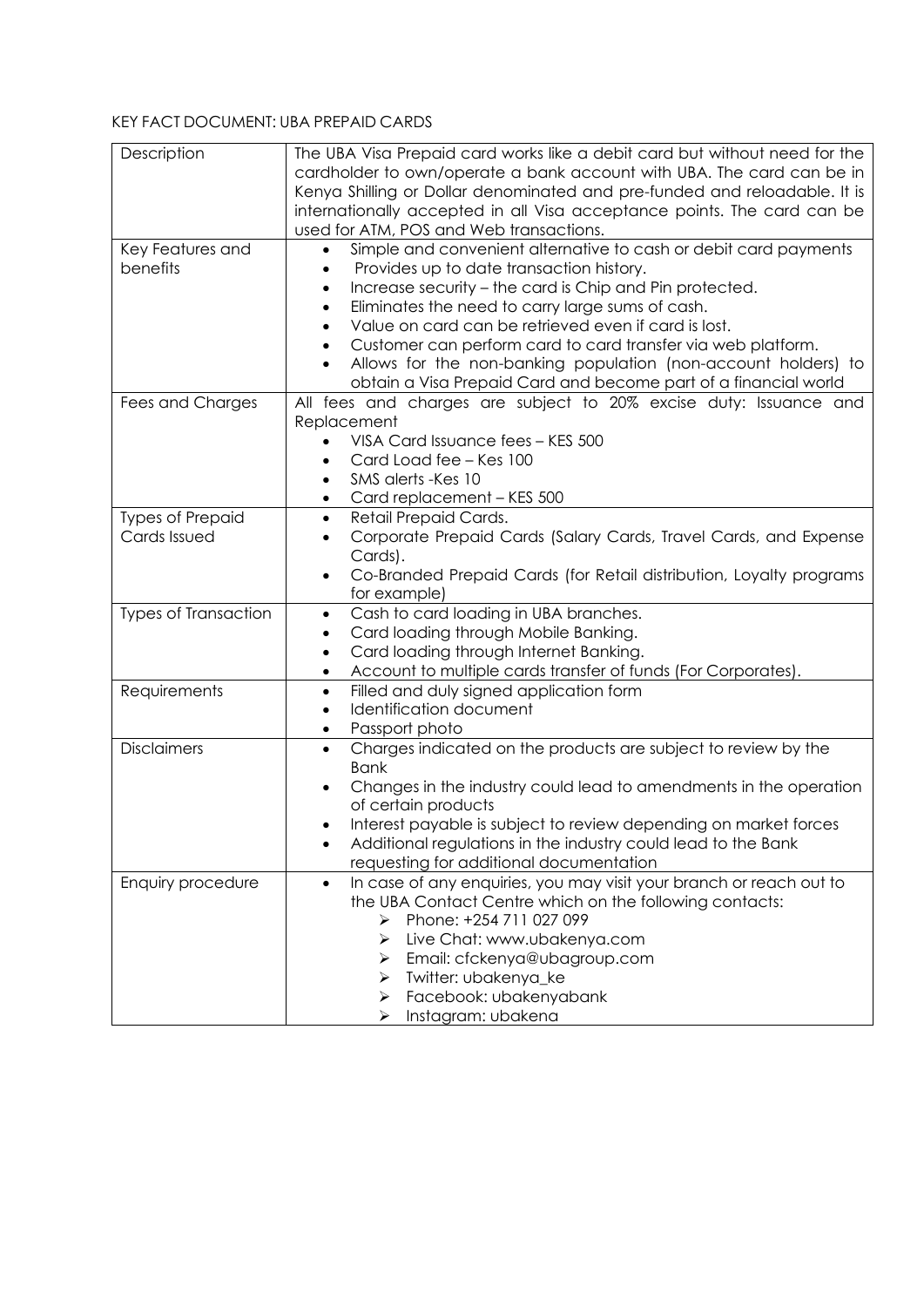#### KEY FACT DOCUMENT: UBA MOBILE BANKING

| Description         | U- Mobile provides you with the opportunity to carry out various banking         |
|---------------------|----------------------------------------------------------------------------------|
|                     | transactions with ease from your mobile phone.                                   |
| <b>Key Features</b> | Account balance enquiry                                                          |
|                     | Account statements                                                               |
|                     | Cheque book request<br>٠                                                         |
|                     | Funds transfers to other banks<br>$\bullet$                                      |
|                     | Airtime vending<br>$\bullet$                                                     |
|                     | Utility Bills payment<br>$\bullet$                                               |
| <b>Benefits</b>     | Easy menu driven application<br>$\bullet$                                        |
|                     | Secure password application                                                      |
|                     | Available on all networks<br>$\bullet$                                           |
|                     | Round the clock banking<br>$\bullet$                                             |
|                     | A convenient channel of banking                                                  |
| Fees and Charges    | All fees and charges are subject to 20% excise duty: .                           |
|                     | MPESA to Bank Account -<br>$\bullet$                                             |
|                     | Account E-Statements Service - Free                                              |
|                     | Funds Transfer UBA Account to UBA Account free<br>$\bullet$                      |
|                     |                                                                                  |
| Requirements        | Must have a UBA account<br>$\bullet$                                             |
| <b>Disclaimers</b>  | Charges indicated on the products are subject to review by the<br>$\bullet$      |
|                     | <b>Bank</b>                                                                      |
|                     | Changes in the industry could lead to amendments in the operation<br>$\bullet$   |
|                     | of certain products                                                              |
|                     | Interest payable is subject to review depending on market forces<br>$\bullet$    |
|                     | Additional regulations in the industry could lead to the Bank<br>$\bullet$       |
|                     | requesting for additional documentation                                          |
| Enquiry procedure   | In case of any enquiries, you may visit your branch or reach out to<br>$\bullet$ |
|                     | the UBA Contact Centre which on the following contacts:                          |
|                     | Phone: +254 711 027 099<br>⋗                                                     |
|                     | Live Chat: www.ubakenya.com<br>⋗                                                 |
|                     | Email: cfckenya@ubagroup.com<br>⋗                                                |
|                     | Twitter: ubakenya_ke<br>➤                                                        |
|                     | Facebook: ubakenyabank<br>➤                                                      |
|                     | Instagram: ubakena<br>➤                                                          |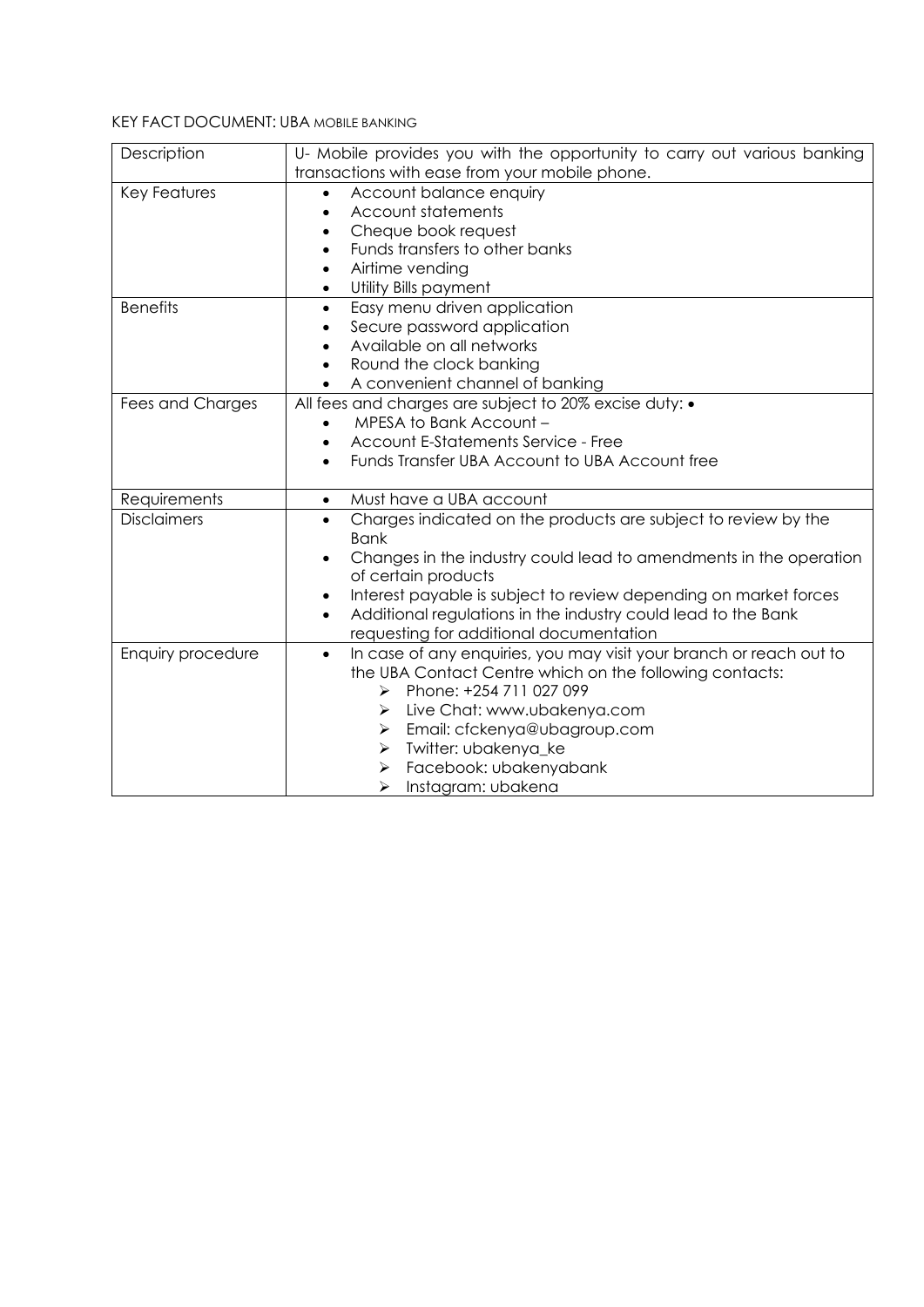#### KEY FACT DOCUMENT: UBA MOBILE POINT OF SALE

| Description        | POS terminals play a key role in the actualization of the cashless banking                      |
|--------------------|-------------------------------------------------------------------------------------------------|
|                    | objectives as they become a more popular means of receiving payments                            |
|                    | and transacting business.                                                                       |
| Key Features       | Payments for purchase                                                                           |
|                    | <b>Balance enquiry</b><br>$\bullet$                                                             |
|                    | Accepts all Cards (Visa, MasterCard)<br>$\bullet$                                               |
|                    | Merchant has access to view transactions online real<br>$\bullet$                               |
| <b>Benefits</b>    | Increased Sales: Buyers spend more with cards<br>$\bullet$                                      |
|                    | Customer Satisfaction: Cardholders will flexibility of payment<br>$\bullet$                     |
|                    | Speed of Checkout: No more queues, no more counting of bills giving<br>$\bullet$                |
|                    | change or waiting to write cheques                                                              |
|                    | Safety: With less cash, you are less vulnerable to theft and pilfering<br>$\bullet$             |
|                    | Earn revenue on 'Cash-back' transactions: Buy goods, buy cash<br>$\bullet$                      |
| Target             | Any established businesses or stores where there is trade of goods and<br>$\bullet$<br>service. |
|                    | The merchants must have a permanent address of business,                                        |
|                    | complete a KYC form and have an account for direct deposit by the                               |
|                    | assigned PoS.                                                                                   |
|                    | Merchants could be one-man business such as traders, stores, SME,<br>$\bullet$                  |
|                    | retail chain of stores, distribution chain large corporates.                                    |
|                    |                                                                                                 |
| Fees and Charges   | POS machine - Free<br>$\bullet$                                                                 |
|                    | Merchant service charge - 3%<br>$\bullet$                                                       |
| Requirements       | Must have a UBA account<br>$\bullet$                                                            |
| <b>Disclaimers</b> | Charges indicated on the products are subject to review by the<br>$\bullet$                     |
|                    | <b>Bank</b>                                                                                     |
|                    | Changes in the industry could lead to amendments in the operation<br>$\bullet$                  |
|                    | of certain products                                                                             |
|                    | Interest payable is subject to review depending on market forces<br>$\bullet$                   |
|                    | Additional regulations in the industry could lead to the Bank<br>$\bullet$                      |
|                    | requesting for additional documentation                                                         |
| Enquiry procedure  | In case of any enquiries, you may visit your branch or reach out to<br>$\bullet$                |
|                    | the UBA Contact Centre which on the following contacts:                                         |
|                    | Phone: +254 711 027 099<br>➤                                                                    |
|                    | Live Chat: www.ubakenya.com<br>➤                                                                |
|                    | Email: cfckenya@ubagroup.com<br>➤                                                               |
|                    | Twitter: ubakenya_ke<br>➤                                                                       |
|                    | Facebook: ubakenyabank<br>➤                                                                     |
|                    | Instagram: ubakena<br>⋗                                                                         |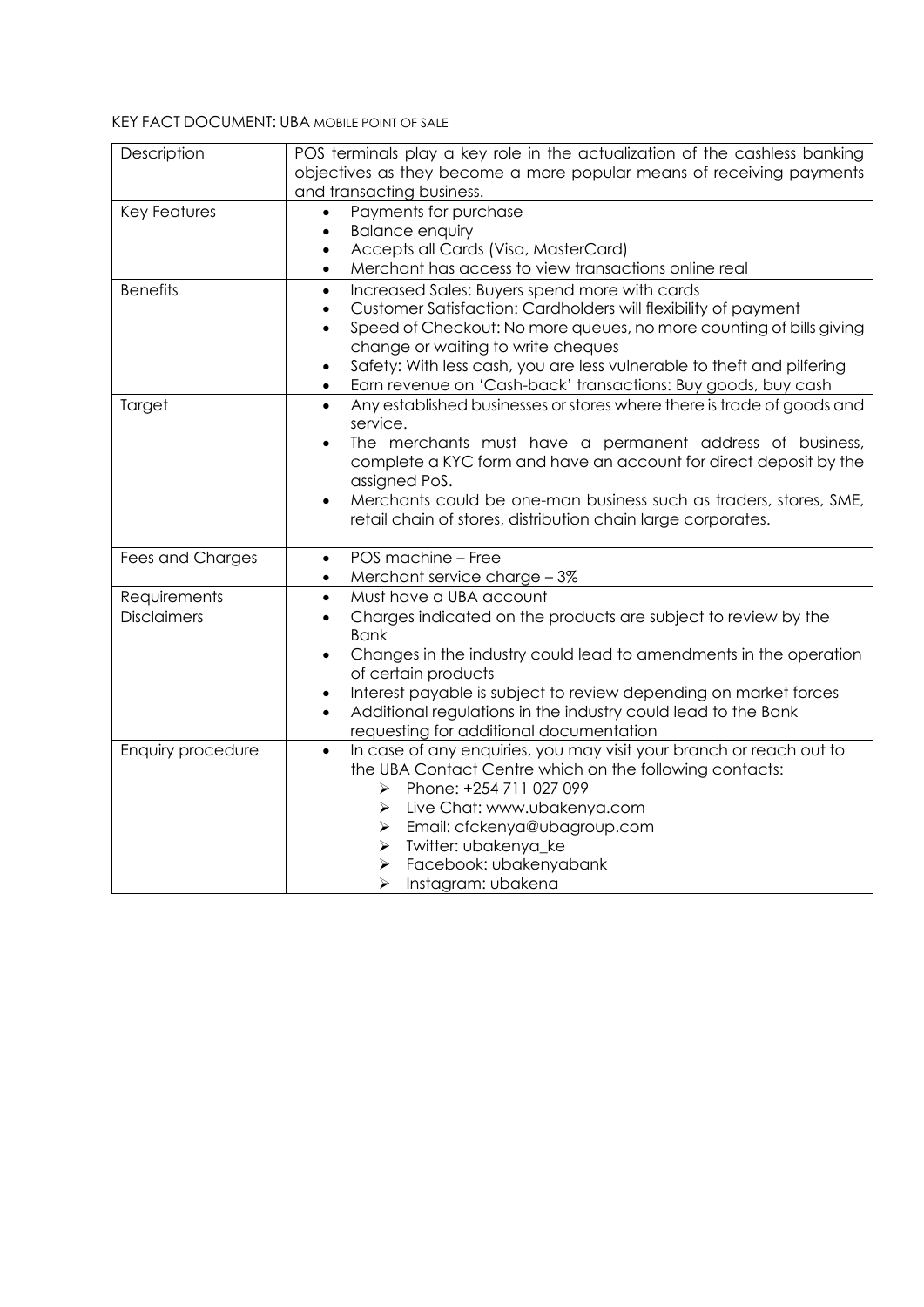#### KEY FACT DOCUMENT: WEB ACQUIRING

| Description         | UBA web acquiring will enable you accept payments for goods and services<br>on the web via UBA payment gateway.                                                                                                                                                                                                                                                                                                                                                                                                                                                                                                                                  |
|---------------------|--------------------------------------------------------------------------------------------------------------------------------------------------------------------------------------------------------------------------------------------------------------------------------------------------------------------------------------------------------------------------------------------------------------------------------------------------------------------------------------------------------------------------------------------------------------------------------------------------------------------------------------------------|
| <b>Key Features</b> | Integrated to your website to enable online payments via payment<br>$\bullet$<br>cards<br>Accepts MasterCard and Visa Cards<br>Secure with top class data encryption, communication, data security<br>$\bullet$<br>and fraud prevention systems.<br>Simple integration process to your website<br>$\bullet$<br>Deployed at no cost<br>$\bullet$                                                                                                                                                                                                                                                                                                  |
| <b>Benefits</b>     | Freedom: accept MasterCard& VISA cards issued<br>$\bullet$<br>Improved Customer Satisfaction: customers will enjoy flexibility and<br>$\bullet$<br>ease as they are able to make payments from anywhere in world.<br>Expanding Market reach: receive payments in a safe, secure and<br>$\bullet$<br>more convenient manner, and not restricted to their offices, bank<br>branches or travel agents<br>Reports: Real-time audit trail with facility to view transactions online<br>$\bullet$<br>Support: Excellent support via UBA Customer Fulfillment Center and<br>$\bullet$<br>Full technical assistance is provided during/after integration |
| Target              | Any established businesses or stores where there is trade of goods and<br>$\bullet$<br>service.                                                                                                                                                                                                                                                                                                                                                                                                                                                                                                                                                  |
| Fees and Charges    | Deployed at no cost<br>$\bullet$                                                                                                                                                                                                                                                                                                                                                                                                                                                                                                                                                                                                                 |
| Requirements        | Must have a UBA account<br>$\bullet$                                                                                                                                                                                                                                                                                                                                                                                                                                                                                                                                                                                                             |
| <b>Disclaimers</b>  | Charges indicated on the products are subject to review by the<br>$\bullet$<br><b>Bank</b><br>Changes in the industry could lead to amendments in the operation<br>$\bullet$<br>of certain products<br>Interest payable is subject to review depending on market forces<br>$\bullet$<br>Additional regulations in the industry could lead to the Bank<br>$\bullet$<br>requesting for additional documentation                                                                                                                                                                                                                                    |
| Enquiry procedure   | In case of any enquiries, you may visit your branch or reach out to<br>$\bullet$<br>the UBA Contact Centre which on the following contacts:<br>Phone: +254 711 027 099<br>$\blacktriangleright$<br>Live Chat: www.ubakenya.com<br>➤<br>Email: cfckenya@ubagroup.com<br>➤<br>Twitter: ubakenya_ke<br>➤<br>Facebook: ubakenyabank<br>➤<br>Instagram: ubakena<br>⋗                                                                                                                                                                                                                                                                                  |